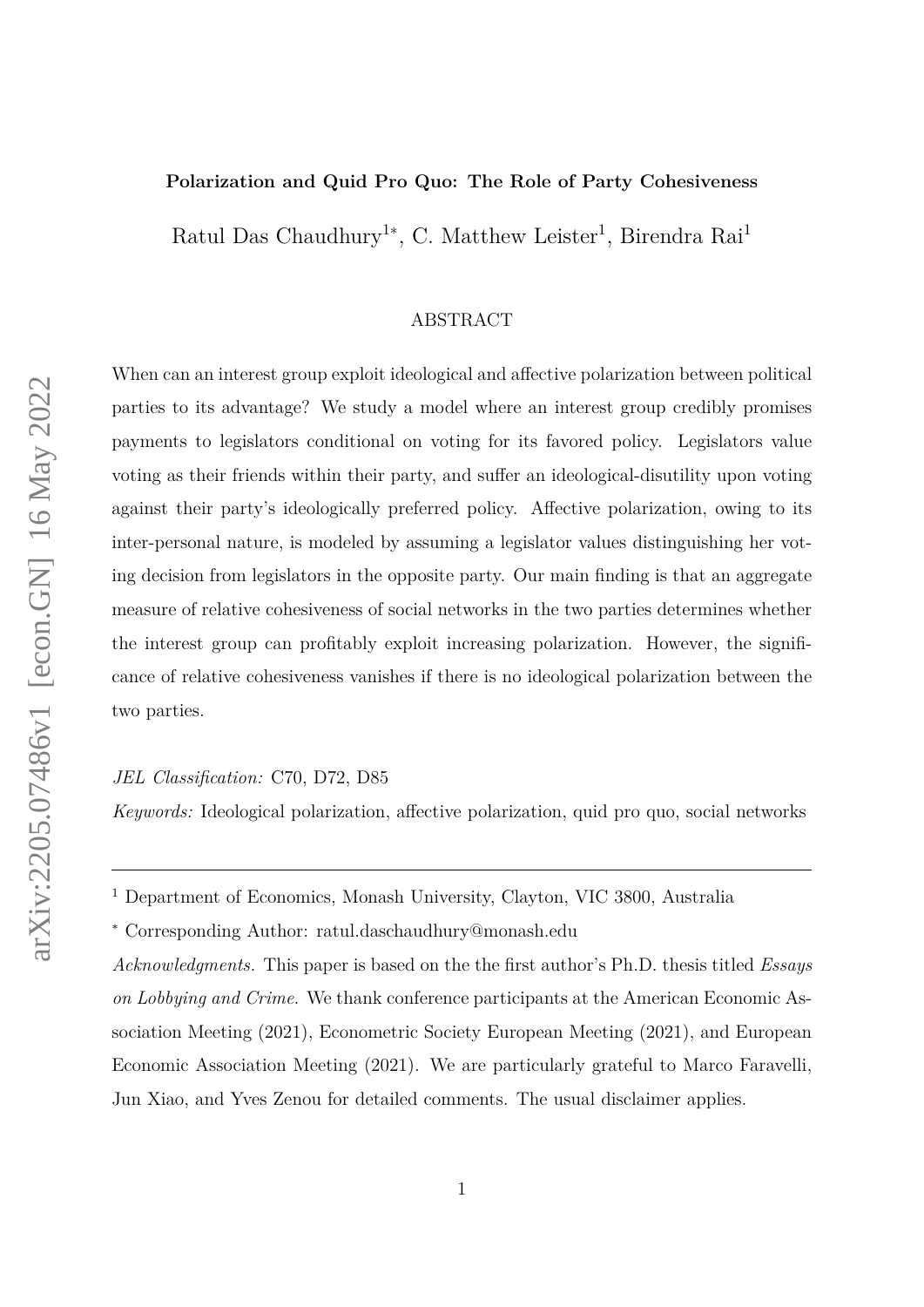## **1. Introduction**

The influence of special interest money on elected officials tops the list when people – regardless of their political leaning – are asked to specify the biggest problem with elected officials in Washington (Pew Research Center, 2015). At the same time, political polarization in the United States has increased dramatically over the last few decades. Ideological polarization in the general public is reflected in more than 70% of Americans believing that voters in both parties "not only disagree over plans and policies, but also cannot agree on the basic facts" (Pew research Survey, 2019). Affective polarization – ill will, animus, or antipathy towards those that lean towards the other party – is reflected in nearly 55% of Republicans saying that Democrats are "more immoral" when compared with other Americans; 47% of Democrats say the same about Republicans (Pew Research Center, 2019). Despite deep ideological and affective polarization across party lines, voters across the political spectrum remain concerned about the role of money in politics.

Whether material or informational exchange between special interest groups and legislators has an impact on legislative outcomes remains a matter of intense scolarly scrutiny (Battaglini and Pattachini, 2018; Bombardini and Trebbi, 2020). Recent studies have documented increasing ideological, as well as, increasing affective polarization political elites (Enders, 2021). However, the impact of rising polarization between political parties on the ability of an interest group to influence legislation in its favor has not been explored. The present paper aims to fill this gap.

We draw upon the framework offered in Battaglini and Pattachini (2018) and suitably modify it to account for ideological and affective polarization in order to investigate when can an interest group exploit polarization between political parties to its advantage. Our baseline model involves two ideologically polarized parties that hold opposite positions on an issue (e.g., relaxed versus tighter controls on carbon emissions). The interest group strictly favors one policy over the other, and credibly promises resources to legislators if they vote for its favored policy. We refer to the party ideologically inclined towards the interest group's favored policy as the party in "favor" of the interest group; and, the other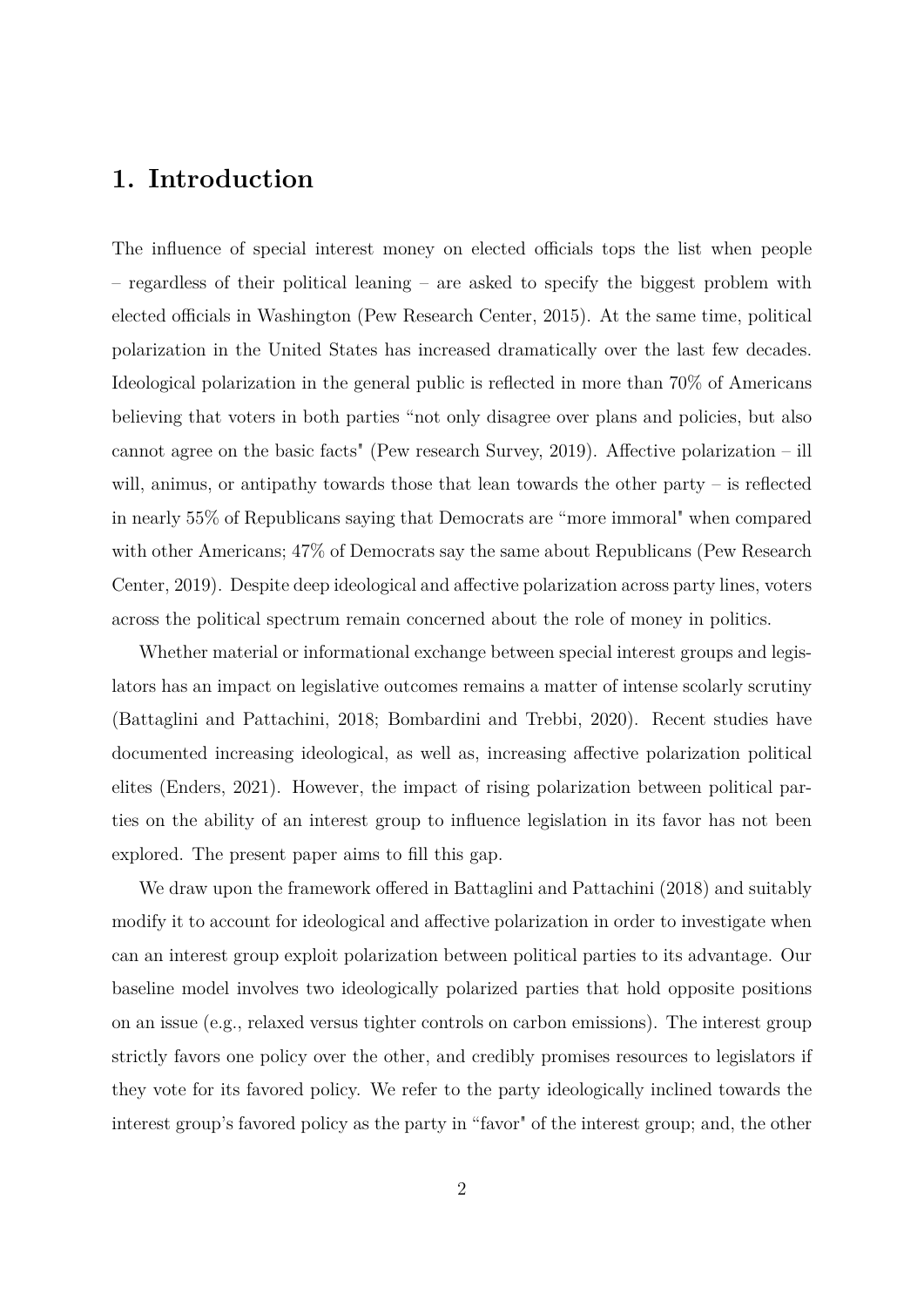as the party "against" the interest group. We assume each legislator derives resourceutility from the investment she receives from the interest group. Legislators suffer an ideological-disutility if they vote against their party's ideologically preferred policy. The magnitude of this disutility serves as a measure of ideological polarization between the parties.

A key feature of our baseline model is that legislators within a party are connected via a network of friendships. We assume each legislator in a party derives network utility if her friends within her party vote as she does, regardless of the policy they vote for. In particular, voting against the ideologically preferred policy of one's party may be costly due to a variety of factors, but such costs may be attenuated if one's friends also vote similarly. The final ingredient of the baseline model is that each legislator obtains a private preference shock prior to voting which provides all additional relevant information. We assume the interest group maximizes the sum of the probabilities of legislators voting for the policy it favors.

While the two major political parties in the United States currently seem to be as *ideologically* polarized as ever, political scientists view increasing *affective* polarization as one of the most striking developments in U.S. politics (Mason, 2015; Rogowski and Sutherland, 2016; Iyengar and Krupenkin, 2018; Iyengar et al., 2019; Enders, 2021). Affective polarization differs from ideological polarization due to its inter-personal nature as ideological polarization simply refers to opposite policy preferences.

The bulk of existing literature in economics and political science has focused on documenting affective polarization in the general public. Using survey data from delegates to presidential nominating conventions, Enders (2021) finds that even the political elites "exhibit extreme emotional reactions toward political groups just like their mass counterparts". Further, recent studies suggest that affective polarization can be conceptualized *as if* legislators value distinguishing their voting decisions from legislators in the ideologically opposite party (Druckman et al., 2021). Drawing upon these studies, we formalize affective polarization by assuming a legislator suffers an affective-disutility when legislators in the opposite party vote as she does. The magnitude of this affective-disutility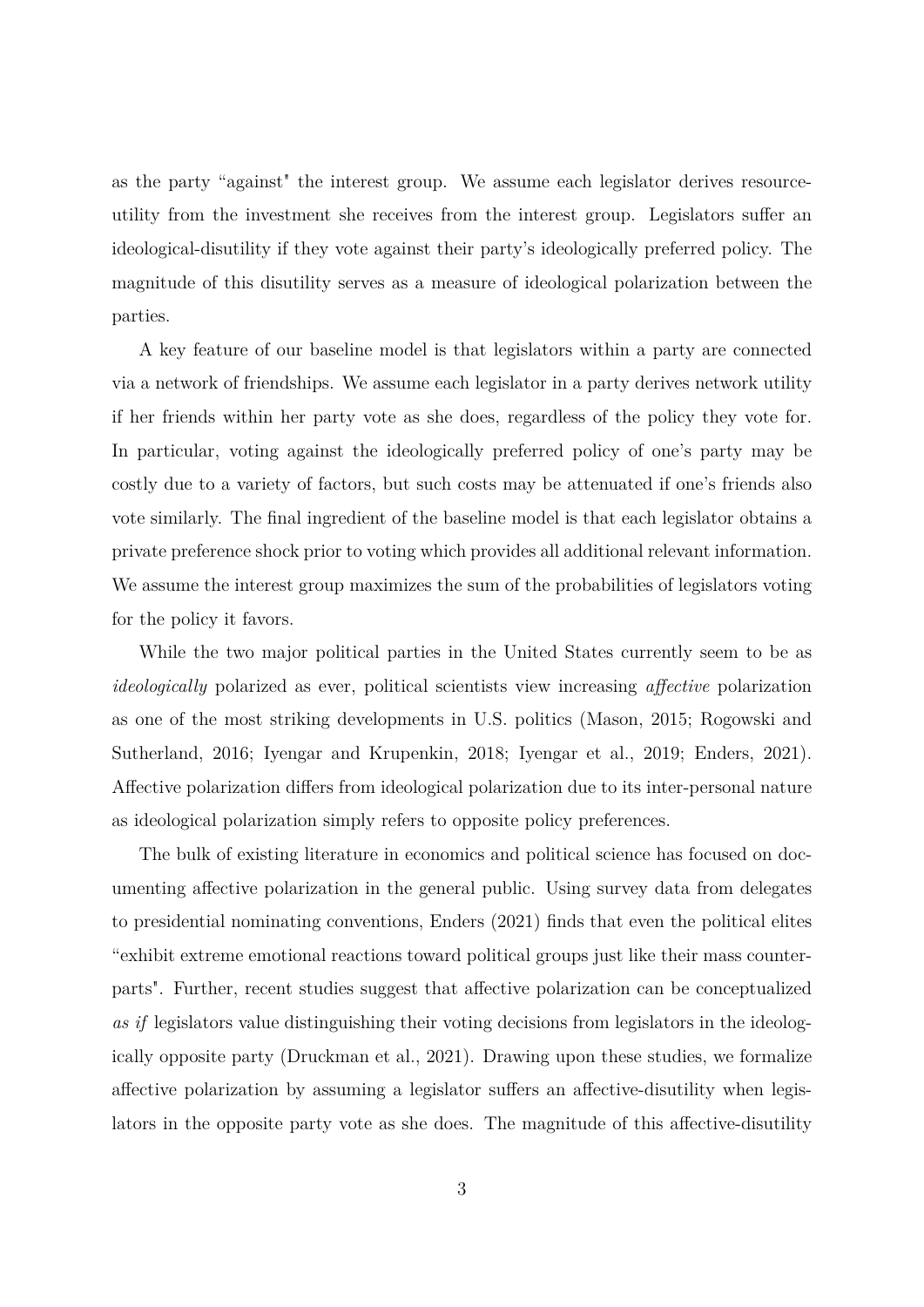serves as the measure of affective polarization between the parties.

The analysis of both models involves two technical assumptions. The first ensures the probabilities of legislators voting in favor of the interest group are strictly in the interior of the unit interval such that the interest group is sufficiently uncertain about the voting decisions of legislators. The second ensures that investments towards legislators never serve as a "bad" from the perspective of the interest group (i.e., the interest group has an incentive to invest towards legislators).

We show that the relative structure of party networks determines whether growing polarization between parties aids the interest group. Specifically, the marginal impact of increasing polarization (ideological or affective) between the parties on the interest group depends on the relative *Bonacich-cohesiveness* of the two parties, where Bonacich-cohesiveness of a party refers to the sum of Bonacich centralities of all its legislators<sup>[1](#page-3-0)</sup>. For instance, an increase in ideological polarization between parties benefits the interest group if and only if the party in favor of the interest group is relatively more Bonacich-cohesive. Similarly, an increase in affective polarization increases the marginal returns from increasing ideological polarization if and only if the party in favor of the interest group is relatively more Bonacich-cohesive. However, the significance of relative cohesiveness of party networks vanishes if there is no *ideological* polarization.

**Related literature.** Our work contributes to the literature on influence activities by interest groups (Snyder, 1991; Austen-Smith andWright, 1992; Grossman and Helpman, 1994; Ansolabehere et al., 2003; Stratmann, 2002; Baumgartner et al., 2009; Dekel et al., 2009; Lessig, 2011; Vidal et al., 2012; Bertrand et al., 2014; Schnackenberg, 2017; McKay, 2018). It also contributes to the literature on how networks among legislators impact legislative decisions (Rice, 1927; Routt, 1938; Truman, 1951; Arnold et al., 2000; Fowler, 2006; Cohen and Malloy, 2014; Harmon et al., 2019). In particular, our work complements recent studies that seek to bridge these two historically distinct literatures.

Our paper is most closely related to Battaglini and Pattachini (2018), henceforth BP2018, that examines competition between multiple interest groups in influencing vot-

<span id="page-3-0"></span><sup>1</sup>Bonacich centrality of an agent is related to the centralities of those with whom she is connected (Bonacich, 1987; Ballester et al., 2006).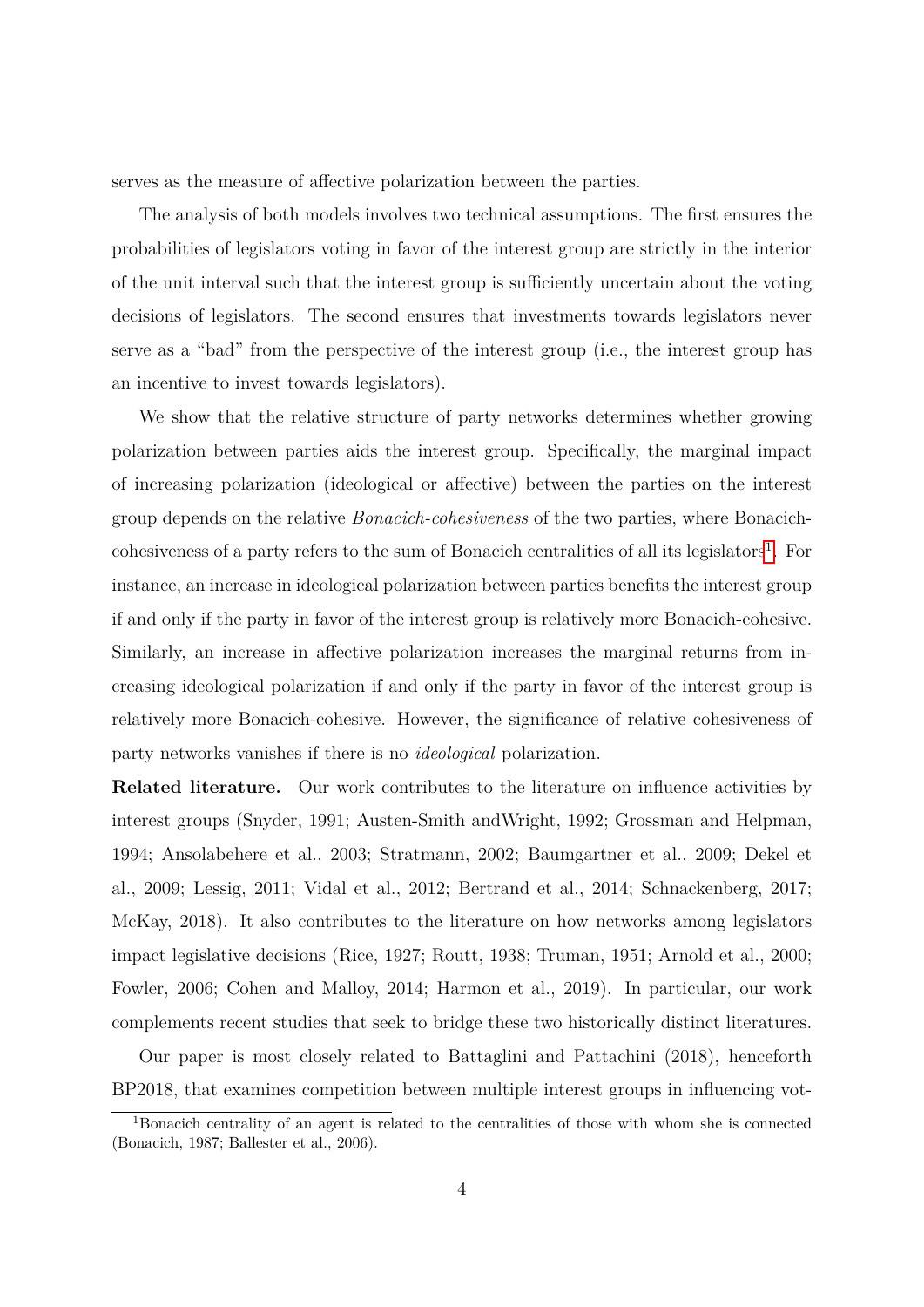ing decisions of socially connected legislators while allowing cross-party linkages. The politically salient notions of "party", "ideology", and "polarization" are not central to the theoretical analysis in  $BP2018^2$  $BP2018^2$  $BP2018^2$ . It shows that equilibrium investments by the interest groups are proportional to the Bonacich centralities of legislators in the overall network that allows for cross-party linkages.

In our baseline model, we assume there are no cross-party linkages. Our extended model that accounts for affective polarization in addition to ideological polarization permits (negative) cross-party linkages. These modeling choices provide a plausible and tractable way to make the notions of party, ideology, and polarization salient. In both of our models, relative cohesiveness of party networks determines whether the interest group can profitably exploit polarization. This highlights that the significance of relative cohesiveness is robust as it exists with or without cross-party links<sup>[3](#page-4-1)</sup>.

BP2018 supplements equilibrium existence and uniqueness results with empirical analysis. Our focus is on the comparative statics. In particular, we show that a simple aggregate level feature of the network – relative cohesiveness of party networks – determines whether the interest group can exploit increasing polarization to its advantage. BP2018 shows that two competing interest groups with symmetric budgets nullify each other's impact in so far as legislators' voting decisions are concerned. This is not the case with asymmetric budgets. To the extent that some asymmetry between interest groups is a plausible assumption, our choice to focus on one interest group can be viewed as an extreme form of asymmetry that helps obtain the sharpest analytical results.

Finally, our work contributes to the growing literature on affective polarization within economics. This nascent literature has focused on documenting trends in affective polarization in the general public and understanding the reasons behind it (Boxell et al., 2021). To the best of our knowledge, our paper is the first to formally model the notion of affective polarization and theoretically analyze its impact in a politically and economically relevant context.

<span id="page-4-1"></span><span id="page-4-0"></span><sup>2</sup>BP2018, however, controls for party affiliation of legislators in the empirical analysis.

<sup>3</sup>Allowing "positive" cross-party linkages in the baseline model will impact the precise form but will not overturn the conceptual significance of relative cohesiveness.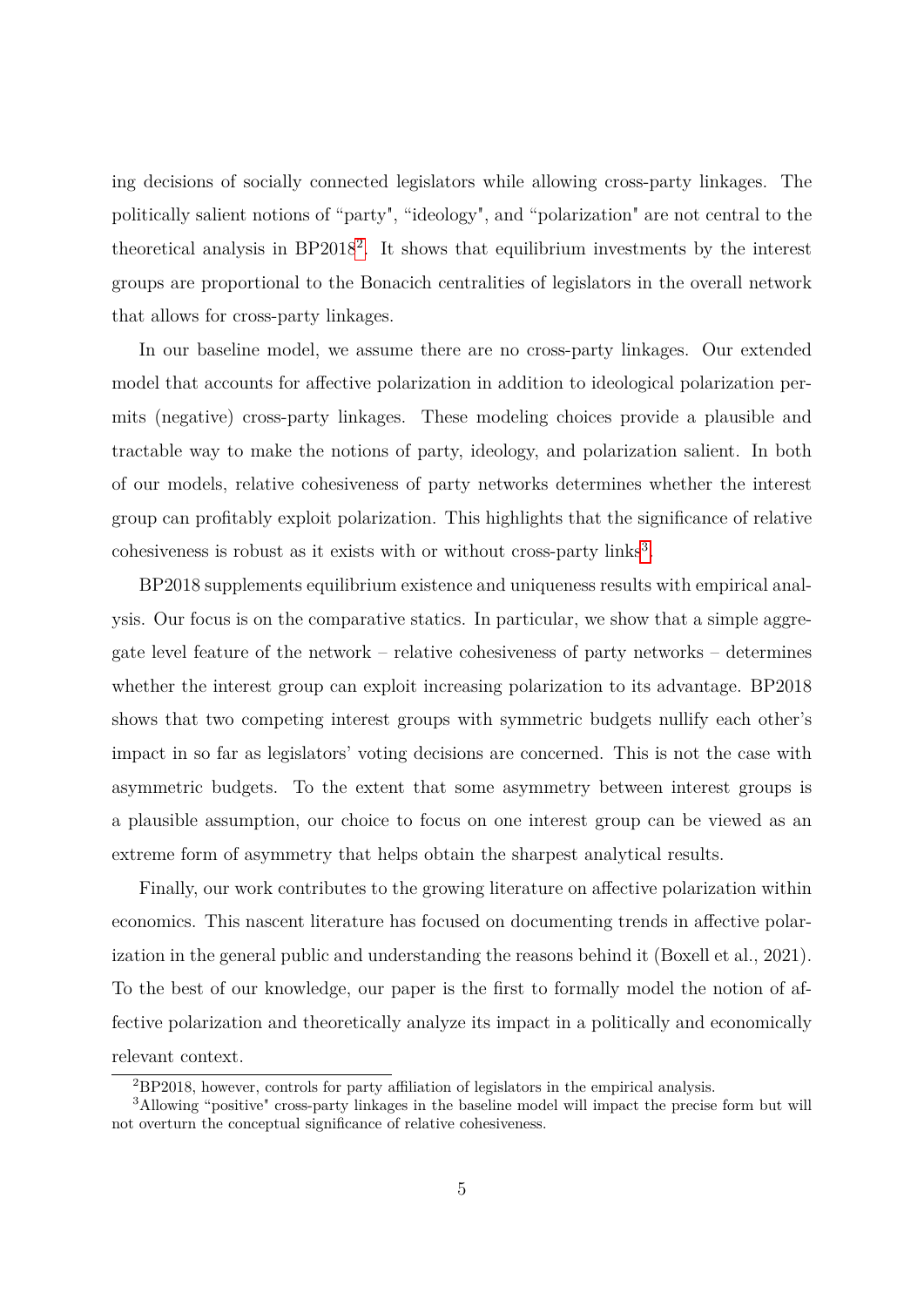### **2. Baseline model**

Suppose  $n \geq 2$  legislators have to vote for one of two policies: policy-*f* or policy-*a*. Each legislator belongs to a party  $P \in \{F, A\}$ . Let  $n_F \geq 1$  and  $n_A \geq 1$  denote the number of legislators in party *F* and party *A*, respectively. There exists an interest group that strictly favors policy-*f* over policy-*a*, and credibly promises investments towards legislators if they vote for its favored policy, i.e., policy-*f*. Party *F* is ideologically inclined towards policy-*f* and thus favors the interest group, whereas party *A* is ideologically inclined towards policy-*a* and thus against the interest group.

Legislators within a party are assumed to be connected via an exogenously given social network. The strength of the mutual friendship between legislators *i* and *j* in a party is denoted by  $g_{ij} \in [0,1]$ , with  $g_{ii} = 0$ . We assume that no two legislators belonging to different parties are friends such that  $g_{ij} = 0$  if legislator *i* belongs to party  $P \in \{A, F\}$  and legislators *j* belong to party  $P' \neq P$ . This assumption is not essential for the analysis but helps focus on how differences in the networks across parties impact the interest group.

The  $n_P \times n_P$  symmetric matrix  $G_P$  shall represent the social network in party  $P \in$  ${F, A}$ . We denote the "overall network" by *G*, which is a  $n \times n$  square matrix that can be viewed as a 2 × 2 *block* matrix as shown below

$$
G = \left[ \begin{array}{c|c} G_F & 0_{n_F \times n_A} \\ \hline 0_{n_A \times n_F} & G_A \end{array} \right] \tag{1}
$$

The  $n_F \times n_F$  matrix  $G_F$  and the  $n_A \times n_A$  matrix  $G_A$  are the two blocks on the main diagonal of *G*, and the two off diagonal blocks are matrices of zeroes.

### **2.1. Objective of legislators**

The total utility of legislator *i* belonging to party  $P \in \{F, A\}$  upon voting for policy-*a*, i.e., against the interest group, is assumed to be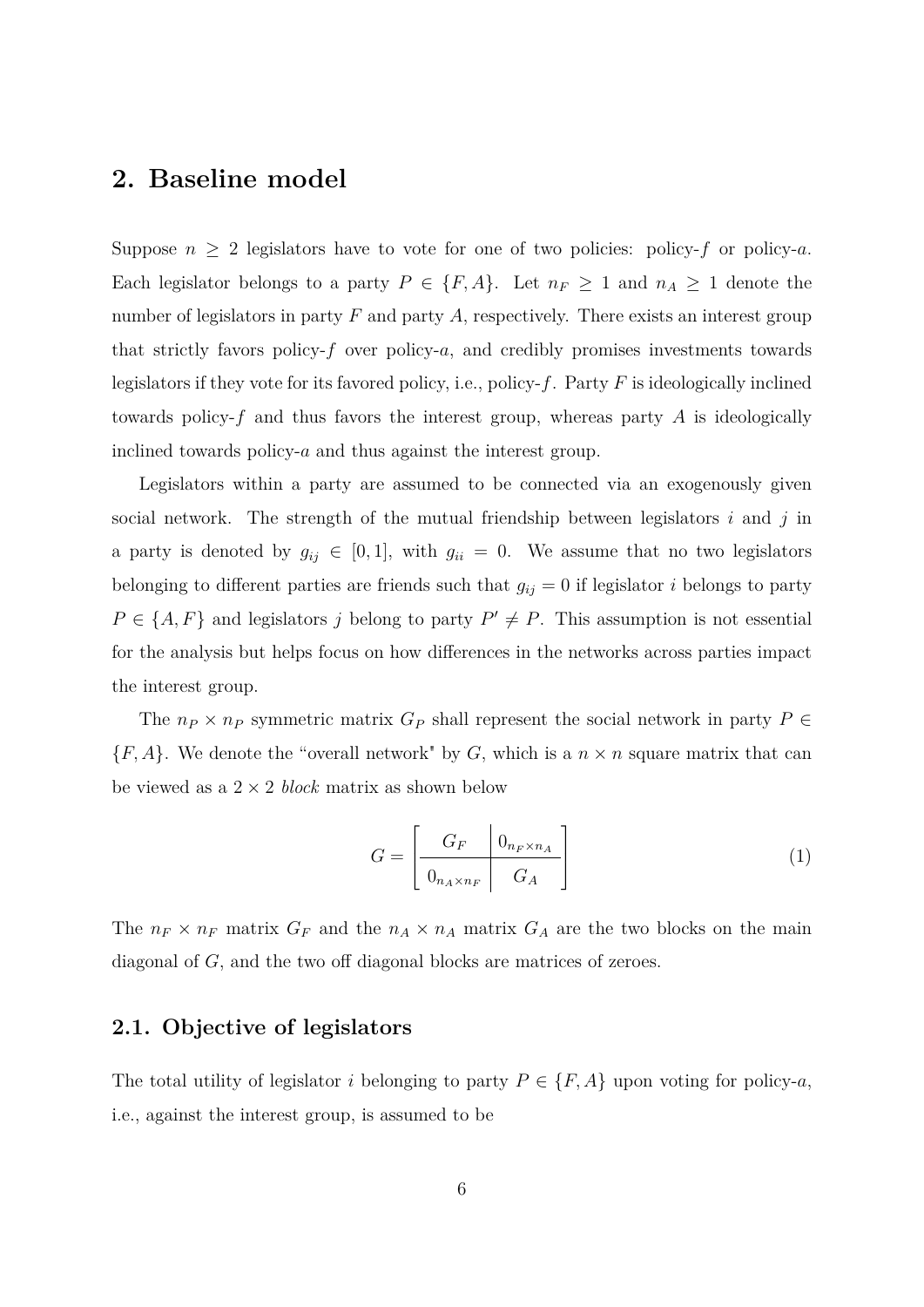$$
U_i(a;P) = \begin{cases} -\sigma + \delta \sum_{j \in F} g_{ij} \ v_j(a) + \epsilon_{ia} & \text{if } P = F \\ 0 + \delta \sum_{j \in A} g_{ij} \ v_j(a) + \epsilon_{ia} & \text{if } P = A \end{cases}
$$
 (2)

A legislator in party *F* suffers an ideological-disutility of magnitude  $\sigma \geq 0$  from voting against the interest group given the ideological inclination of party *F* towards the policy favored by the interest group. A legislator in party *A* does not suffer such a disutility as party *A* is ideologically inclined against the interest group. The magnitude of  $\sigma$  can be interpreted as the intensity of ideological polarization between the two parties regarding the underlying issue.

The second term captures the network effect due to friendships. The indicator variable  $v_j(a)$  takes the value 1 when legislator  $j \neq i$  votes against the interest group, and zero otherwise. A legislator in *any* party who votes against the interest group derives a utility  $\delta \geq 0$  *per* unit strength of friendship with a legislator in her party that also votes against the interest group.

The final term  $-\epsilon_{ia}$  – indicates a private exogenous preference shock that is realized after the interest group announces the vector of investments toward legislators but before the legislators vote. It may be interpreted as a private signal that provides a legislator all additional relevant information to assess the utility she will derive if she votes against the interest group. The preference shocks are independently and identically distributed across legislators, and common knowledge. Specifically, they are uniformly distributed over the interval  $\left[-\frac{1}{2}\right]$  $\frac{1}{2\theta}$ ,  $\frac{1}{2\theta}$  $\frac{1}{2\theta}$  with density  $\theta > 0$  and mean zero.

In specifying the utility derived by legislators upon voting in favor of the interest group, we assume, without loss of generality, that the preference shock can be normalized to zero. The utility of legislator *i* belonging to party *P* upon voting in favor of the interest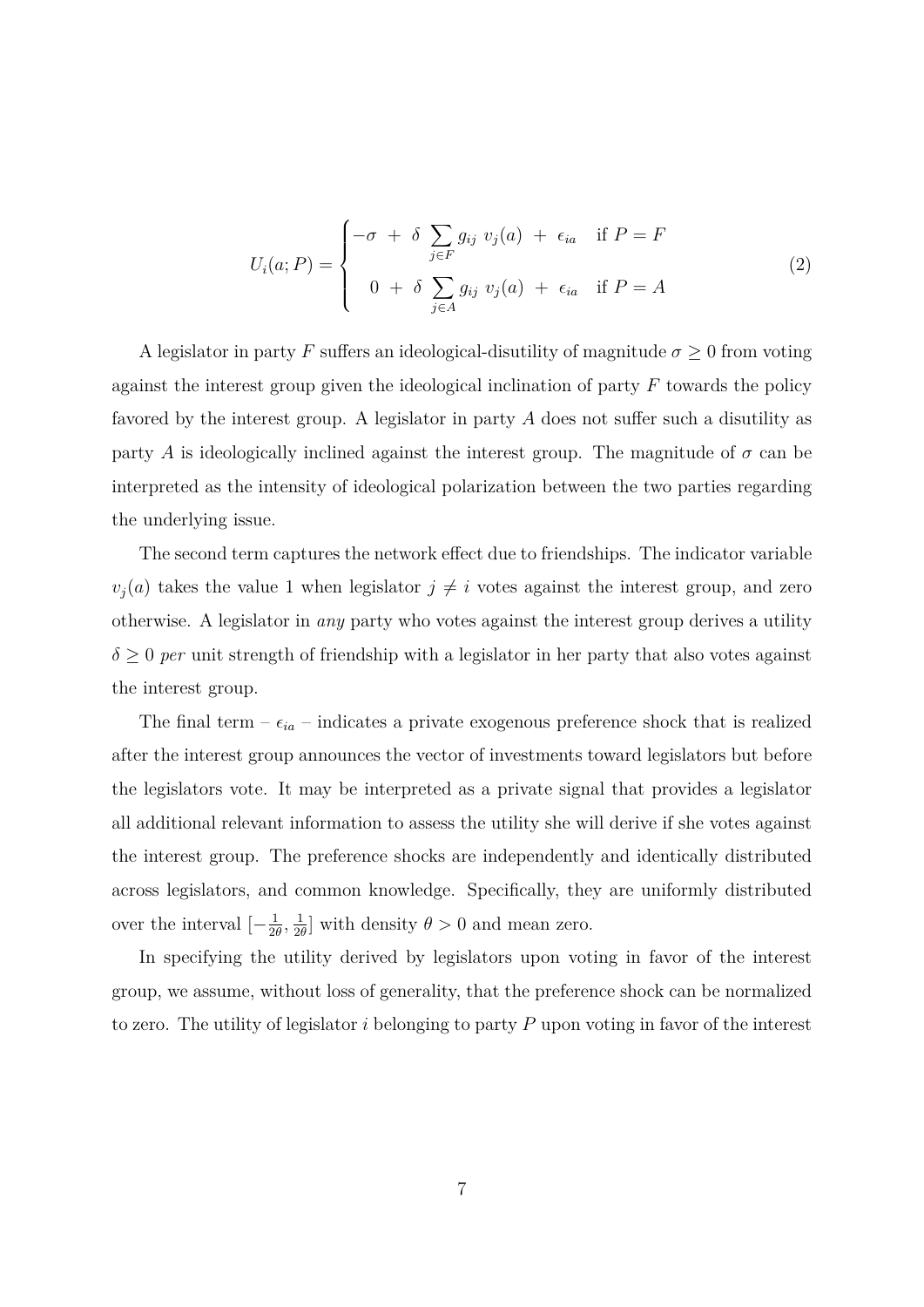group, i.e, voting for policy-*f*, is

$$
U_i(f;P) = \begin{cases} 0 + u(m_i) + \delta \sum_{j \in F} g_{ij} \ v_j(f) & \text{if } P = F \\ -\sigma + u(m_i) + \delta \sum_{j \in A} g_{ij} \ v_j(f) & \text{if } P = A \end{cases}
$$
 (3)

The first term here captures the idea that legislators in the party against the interest group suffer an ideological-disutility of  $\sigma$  upon voting in favor of the interest group. The second term indicates the resource-utility to a legislator from the investment she would receive from the interest group conditional on voting in favor of the interest group. We assume resource-utility function is continuous, strictly increasing, twice continuously differentiable, and strictly concave in  $m_i$ , with  $u(0) = 0$  and marginal utility  $u'_i \to \infty$  as  $m_i \rightarrow 0$ . The third term captures the network utility as described earlier.

The network effect in our model thus captures the benefit derived by a legislator when her friends in her party vote as she does, regardless of which policy they vote for. Further, the above formulation amounts to implicitly assuming that legislators care about their actions rather than the outcome of voting process.

#### **2.2. Objective of the interest group**

The *ex-ante* probability that legislator *i* votes in favor of the interest group – after the investments are announced by the interest group but before the private preference shocks are observed – is the expected value of  $v_i(f)$  given the distribution of preference shocks. We henceforth denote this expectation  $\mathbb{E}(v_i(f))$  by  $q_i$ . We restrict attention to pure investment strategies by the interest group and assume it allocates its resource of size  $M > 0$  among the legislators to maximize the sum of ex-ante probabilities of the legislators voting for its favored policy.

Let **M** denote the set of all feasible investment vectors  $\mathbf{m} = (m_1, m_2, \dots, m_n)$  such that each  $m_i \geq 0$  and  $\sum_{i=1}^n m_i \leq M$ . Formally, the interest group announces a feasible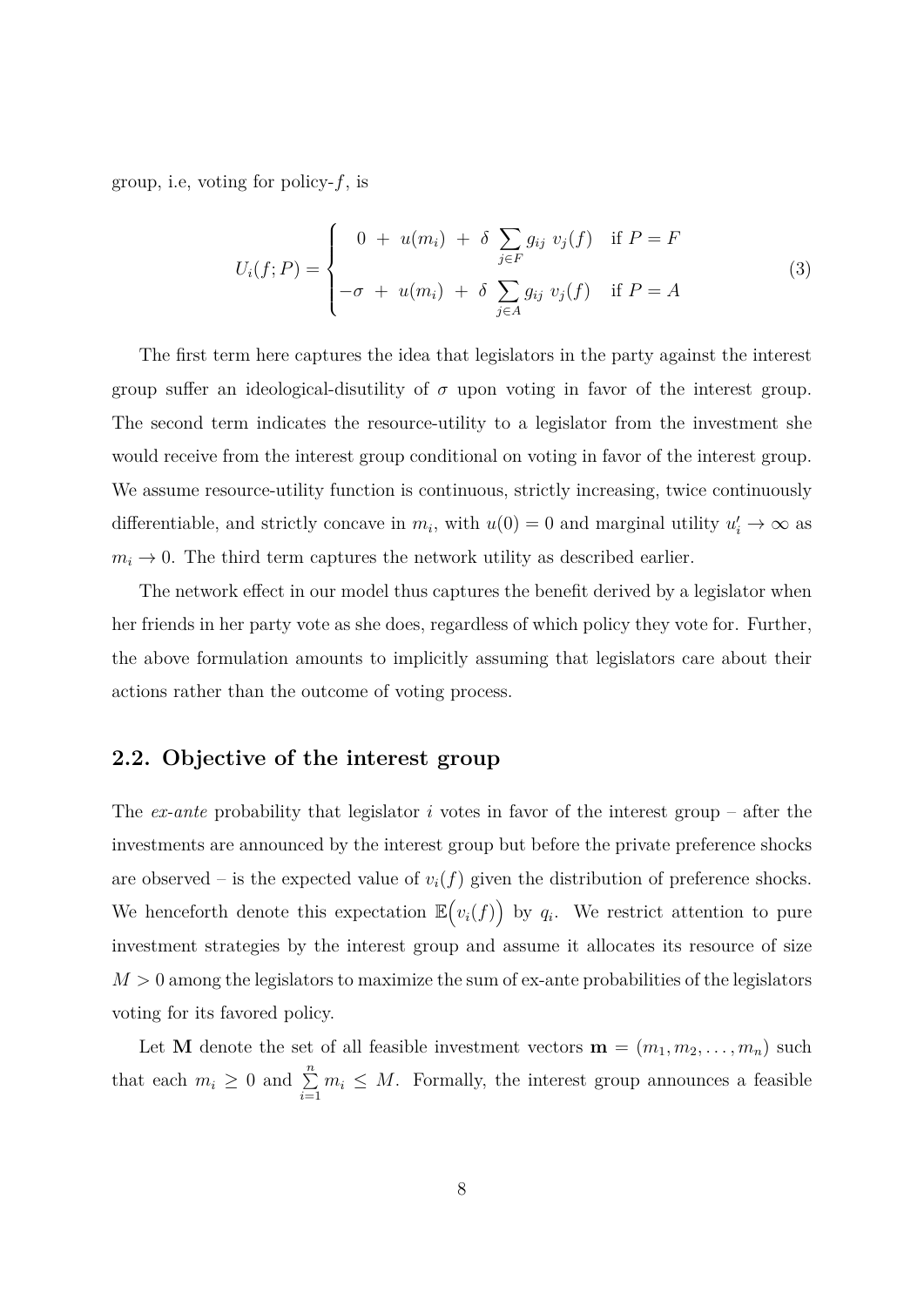payment vector  $\mathbf{m} \in \mathbf{M}$  that maximizes

$$
\mathcal{Q}(\mathbf{m}) = \sum_{i=1}^{n} q_i(\mathbf{m}). \tag{4}
$$

# **3. Equilibrium and comparative statics**

An equilibrium  $(\mathbf{m}^*, \mathbf{q}^*)$  is a pair of an investment vector  $\mathbf{m}^*$  announced by the interest group and a vector **q** <sup>∗</sup> of ex-ante probabilities of legislators voting in favor of the interest group where (i) **q**<sup>∗</sup> constitutes an equilibrium conditional on **m**<sup>∗</sup>, and (ii) **m**<sup>∗</sup> maximizes the sum of probabilities of the legislators voting in favor of the interest group. We first analyze the voting behavior of legislators conditional on an arbitrary vector of payments  $\mathbf{m} = (m_1, \ldots, m_i, \ldots, m_n)$  announced by the interest group. *Conditional* on her private preference shock  $\epsilon_{ia}$ , the expected utility of legislator *i* in any party *P* if she votes in favor of the interest group will be

$$
\mathbb{E}\left(U_i(f, P|\epsilon_{ia})\right) = \begin{cases} 0 + u(m_i) + \delta \sum_{j \in F} g_{ij} q_j & \text{if } P = F \\ -\sigma + u(m_i) + \delta \sum_{j \in A} g_{ij} q_j & \text{if } P = A \end{cases}
$$
(5)

As described earlier, the expected value of  $v_j(f)$  from the perspective of legislator  $i \neq j$  is  $q_j$  – the probability that legislator *j* votes in favor of the interest group – since preference shocks are observed privately. Consequently, the probability that legislator *j* votes against the interest group will be  $(1 - q_i)$ . Further, the expected value of the preference shock conditional on observing the preference shock will simply be the observed preference shock. Hence, *conditional* on her preference shock, the expected utility of legislator *i* in any party *P* if she votes against the interest group is

$$
\mathbb{E}\left(U_i(a, P|\epsilon_{ia})\right) = \begin{cases}\n-\sigma + \delta \sum_{j \in F} g_{ij} (1 - q_j) + \epsilon_{ia} & \text{if } P = F \\
0 + \delta \sum_{j \in A} g_{ij} (1 - q_j) + \epsilon_{ia} & \text{if } P = A\n\end{cases}
$$
\n(6)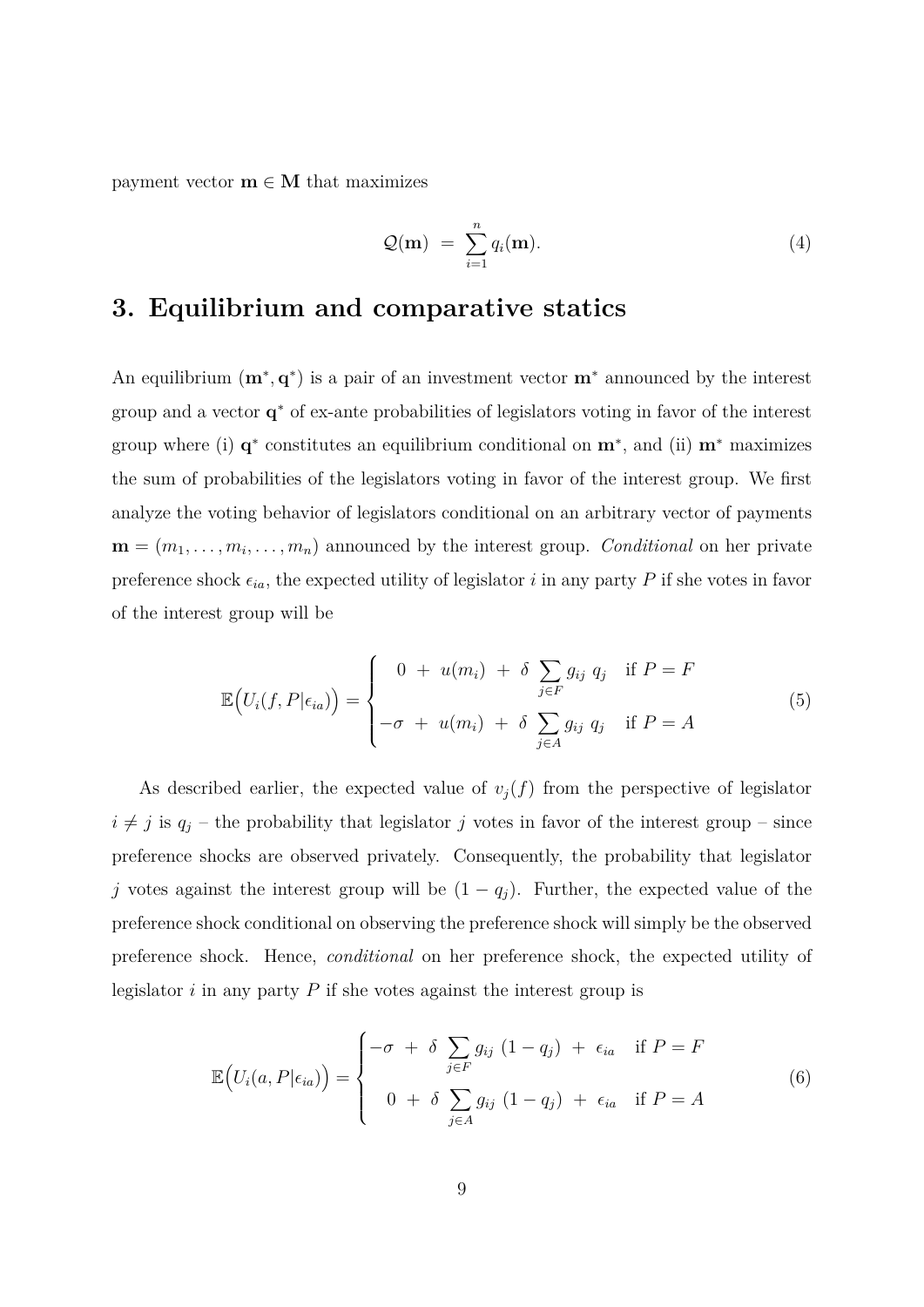Conditional on the private shock, we assume a legislator will vote for the interest group if her expected utility from voting for the interest group is at least as high as her expected utility from voting against the interest group. Consequently, the *ex-ante probability* that a legislator votes for the interest group – i.e., before she observes her private preference shock – will be the probability that her private preference shock does not exceed a certain threshold. The probability that legislator *i* in party  $P \in \{F, A\}$ votes in favor of the interest group turns out to be

$$
q_i(\mathbf{m};P) = \frac{1}{2} + \theta \Biggl( \Biggl( u(m_i) + \delta \sum_{j \in P} g_{ij} (2q_j - 1) \Biggr) + \sigma_P \Biggr), \tag{7}
$$

where  $\sigma_P = \sigma$  if  $P = F$  and  $-\sigma$  if  $P = A$ . Let  $\bar{q}(P)$  and  $q(P)$  denote the highest and lowest probabilities of any legislator in party *P* voting for policy-*f*. The highest probability of any legislator in party *P*, say, legislator *i*, voting in favor of the interest group is

$$
q_i^{max}(P) = \min\{1, \bar{q}(P)\},\tag{8}
$$

where, if  $\bar{q}(P) \in [0, 1]$ , then it would be given by

$$
\bar{q}(P) = \frac{1}{2} + \theta \Big( u(M) + \delta (n_P - 1) + \sigma_P \Big). \tag{9}
$$

This is because  $\bar{q}(P)$  would correspond to the scenario where (i) the interest group invests all its resource on legislator *i*, (ii)  $g_{ij} = 1$  for all  $j \neq i$  in party *P*, and (iii)  $q_j = 1$  for all  $j \neq i$  in party *P*. Analogously, the lowest probability of a legislator in party *P*, say, legislator *i*, voting in favor of the interest group is

$$
q_i^{min}(P) = \max\{0, \mathbf{q}(P)\},\tag{10}
$$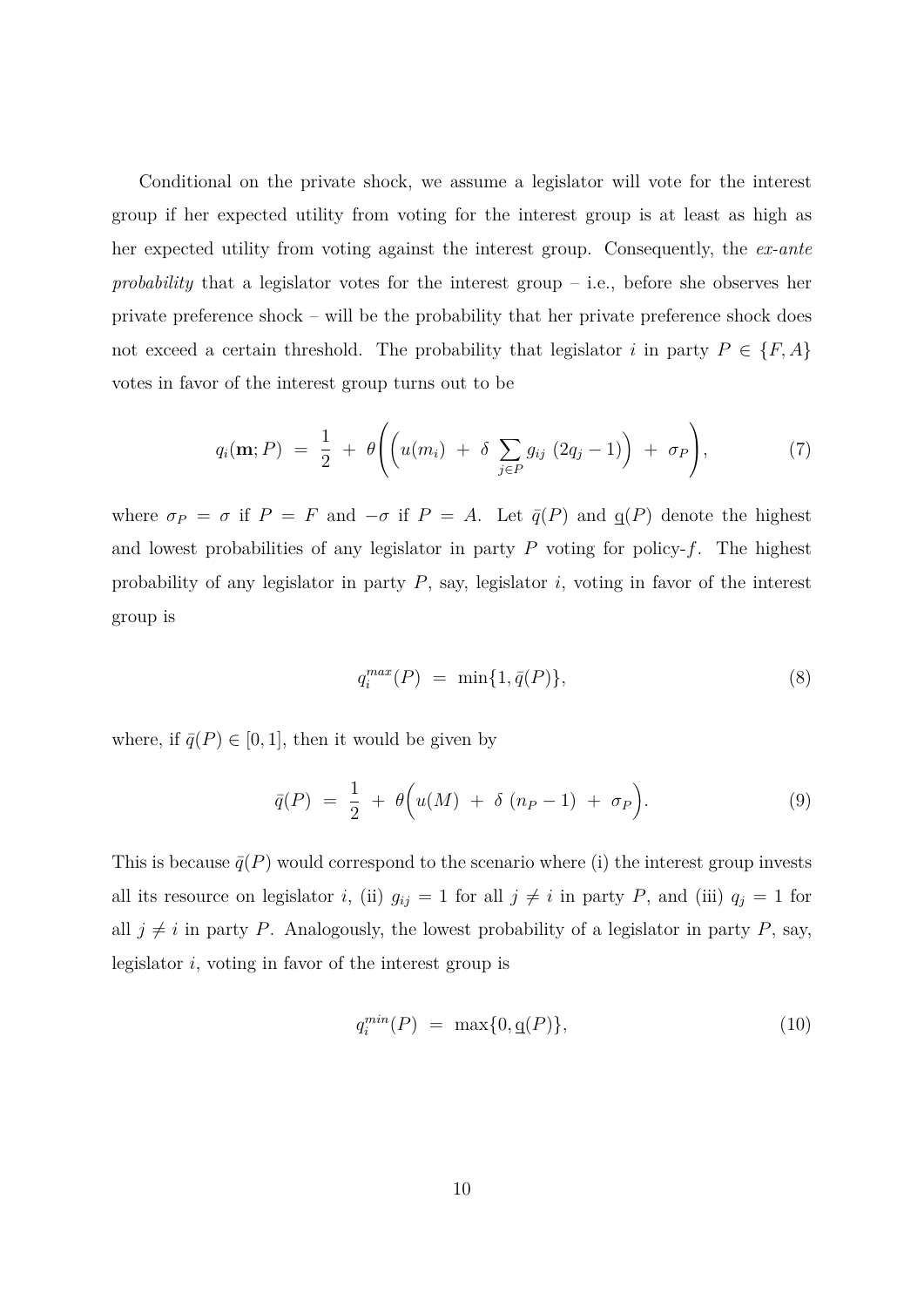where

$$
q(P) = \frac{1}{2} + \theta \left(0 - \delta (n_P - 1) + \sigma_P\right) \tag{11}
$$

This is because  $\bar{q}(P)$  would correspond to the scenario where (i) the interest group invests nothing towards legislator *i*, (ii)  $g_{ij} = 1$  for all  $j \neq i$  in party *P*, and (iii)  $q_j = 0$  for all  $j \neq i$  in party *P*. Following Battaglini and Pattachini (2018), we assume the following to ensure voting probabilities always lie in the *interior* of the unit interval.

[A1] 
$$
\bar{q}(P) \in (0,1)
$$
 and  $q(P) \in (0,1)$  for  $P \in \{F, A\}.$ 

Assumption A1 effectively says that any parameter in the model, given the values of the other parameters, cannot be too large. It will hold, for instance, if the density of preference shocks,  $\theta$ , is small enough to ensure the interest group is sufficiently uncertain about preferences of legislators.

Given the interdependence in voting probabilities of legislators, a vector of equilibrium voting probabilities of legislators conditional on a vector of investments by the interest group will be a solution of the system of *linear* equations generated by (7). This system of linear equations induces a continuous mapping of probability vectors from  $[0,1]^n$  to  $(0,1)^n$ . The domain of this mapping is a compact and convex set, the co-domain is a subset of the domain, and the mapping is continuous since it is linear. Hence, Brouwer's fixed-point theorem ensures a solution exists. Our next assumption ensures the solution is unique.

#### **A2.** The matrix  $(I - 2\delta\theta G)$  is invertible.

When both A1 and A2 hold, the unique equilibrium vector of voting probabilities that solves the system of linear equations generated by (7) conditional on investment vector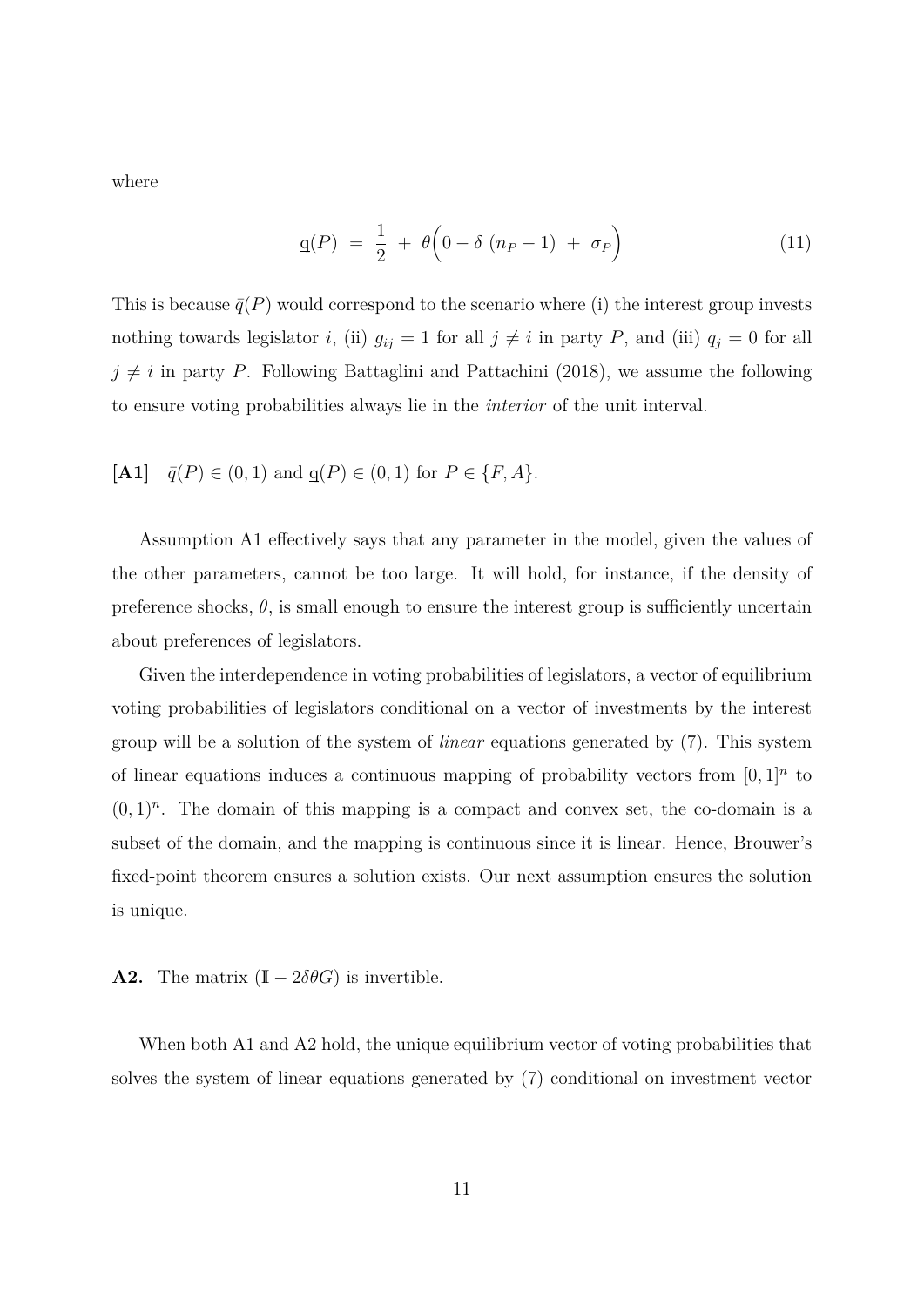**m** is

$$
\mathbf{q}^*(\mathbf{m}) = \frac{1}{2} \cdot \mathbf{1} + \theta \cdot (\mathbb{I} - 2\delta\theta G)^{-1} \cdot (\mathbf{u}(\mathbf{m}) + \boldsymbol{\sigma}), \tag{12}
$$

where **1** is the  $n \times 1$  vector of ones, I is the  $n \times n$  identity matrix, G is the overall network specified in (1),  $\mathbf{u}(\mathbf{m}) = (u(m_1), u(m_2), \cdots, u(m_n))$  is the vector of resource-utilities derived by legislators, and  $\sigma = (\sigma, \sigma, \cdots, -\sigma, -\sigma)$  is the vector that accounts for ideological inclinations of legislators (with the positive entries corresponding to legislators in the party in favor of the interest group).

Assumption A2 holds when the matrices  $(I - 2\delta\theta G_F)$  and  $(I - 2\delta\theta G_A)$  are invertible.<sup>[4](#page-11-0)</sup> An additional, and crucial, implication of A2 is that every component of the associated vector  $\mathbf{b}(\delta, \theta, G) = (\mathbb{I} - 2\delta\theta G)^{-1} \cdot \mathbf{1}$  is strictly positive (Ballester et al., 2006). As we shall shortly describe, this ensures investments towards every legislator serve as a "good" from the perspective of the interest group.

The vector **b** specifies the Bonacich centralities of the legislators, whereby one's centrality depends on the centralities of those with whom one is connected. In general, given a network  $G = [g_{ij}]_{n \times n}$  involving *n* agents, the Bonacich centrality of agent *i* is

$$
b_i = 1 + \beta \cdot \sum_{j=1}^n g_{ij} \cdot b_j, \qquad (13)
$$

which, in turn, implies the vector of Bonacich centralities is

$$
\mathbf{b}(\beta, G) = (\mathbb{I} - \beta G)^{-1} \cdot \mathbf{1} = \sum_{k=0}^{+\infty} \beta^k G^k \cdot \mathbf{1}, \qquad (14)
$$

where the non-negative decay factor  $\beta \in [0,1)$  scales down the relative weight of longer paths between agents, **1** is a  $n \times 1$  vector of one's, and I is the  $n \times n$  identity matrix. In the context of our model, the decay factor is given by  $\beta = 2\delta\theta$ .

<span id="page-11-0"></span><sup>&</sup>lt;sup>4</sup>If the largest eigenvalue of  $G_P$  is  $\bar{\lambda}(G_P) > 0$ , then the matrix  $(\mathbb{I} - 2\theta \delta \cdot G_P)$  is invertible if and only if  $1 > 2\theta\delta \cdot \bar{\lambda}(G_P)$ .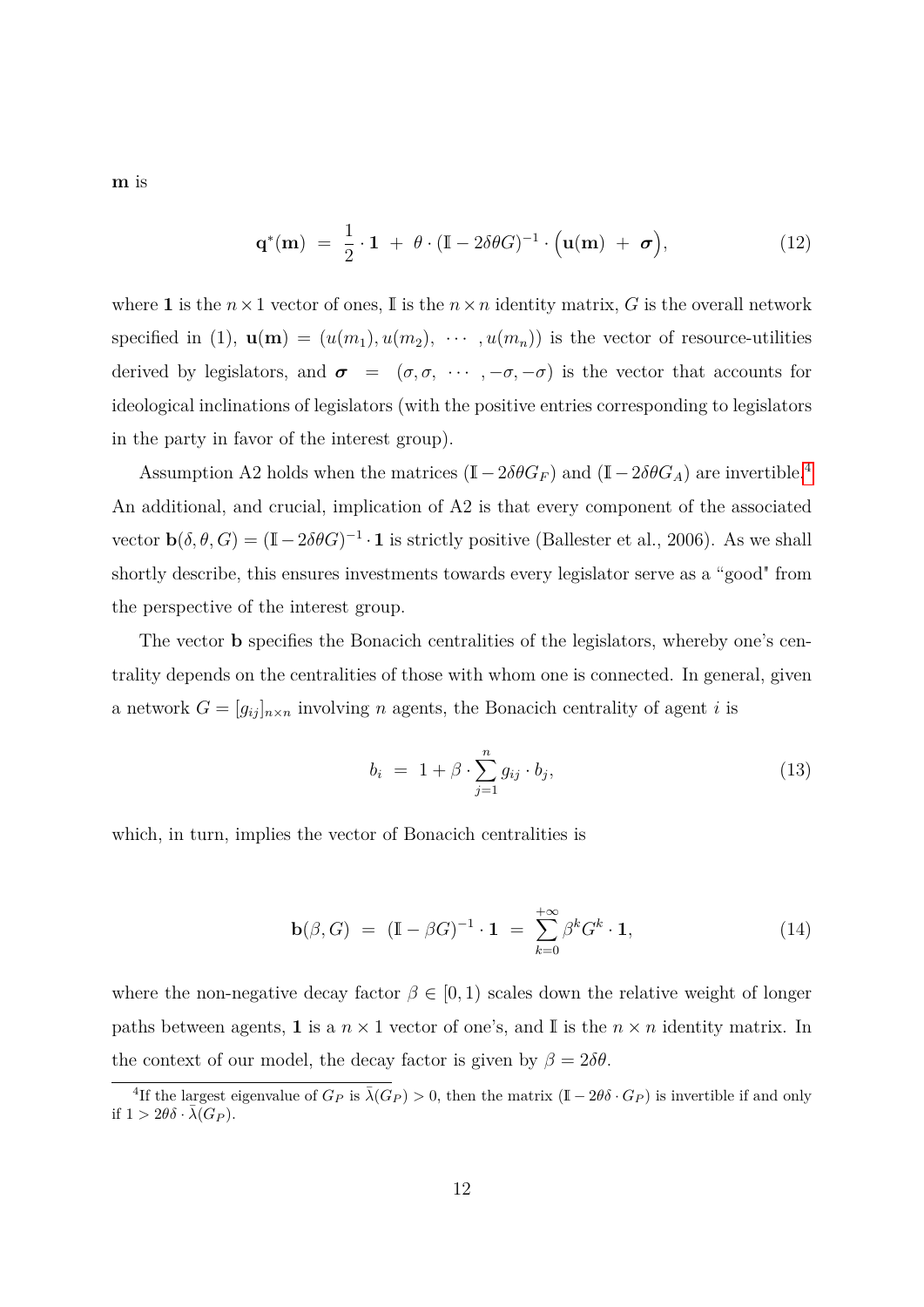Assumption A1 implies  $\beta$  < 1 and assumption A2 implies the Bonacich centrality of each legislator is well-defined and strictly positive. Under these assumptions, we obtain the following proposition<sup>[5](#page-12-0)</sup>.

### **Proposition 1.** *There exists a unique equilibrium,*  $(m^*, q^*(m^*))$ .

**q** <sup>∗</sup> denotes the equilibrium vector of voting probabilities conditional on the investment vector **m**<sup>∗</sup> , and **m**<sup>∗</sup> maximizes the sum of probabilities of the legislators voting in favor of the interest group. Note that (12) implies the objective function of the interest group as a function of the investment vector is

$$
\mathcal{Q}(\mathbf{m}) = \sum_{i \in F,A} q_i^*(\mathbf{m}) = \frac{n}{2} + \theta \Big( \sum_{i \in F,A} b_i \cdot u(m_i) \Big) + \theta \sigma \Big( B_F - B_A \Big), \qquad (15)
$$

where  $B_P$  is the sum of Bonacich centralities of all legislators in party  $P \in \{F, A\}$ , which we henceforth refer to as the *Bonacich-cohesiveness* of party *P*. The interest group effectively chooses the investment vector that maximizes a weighted-sum of legislators' resource-utilities, where the weights are the Bonacich centralities. Q(**m**<sup>∗</sup> ) is continuous and strictly concave in the investment vector **m** due to the continuity and strict concavity of the resource-utility functions of legislators. Weierstrass theorem ensures the existence of a maximizer due to the compactness of the set of feasible investment vectors and continuity of  $Q(\mathbf{m})$ , and strict concavity of  $Q(\mathbf{m})$  ensures uniqueness.

#### **3.1. Ideological polarization**

An increase in ideological polarization implies legislators in the party against the interest group would suffer greater disutility if they vote in favor of the interest group. On the one hand, this would require the interest group to increase investments toward these legislators to induce them to vote in its favor. On the other hand, given the limited

<span id="page-12-0"></span><sup>&</sup>lt;sup>5</sup>The proof is analogous to the proof of Proposition 1 in BP2018.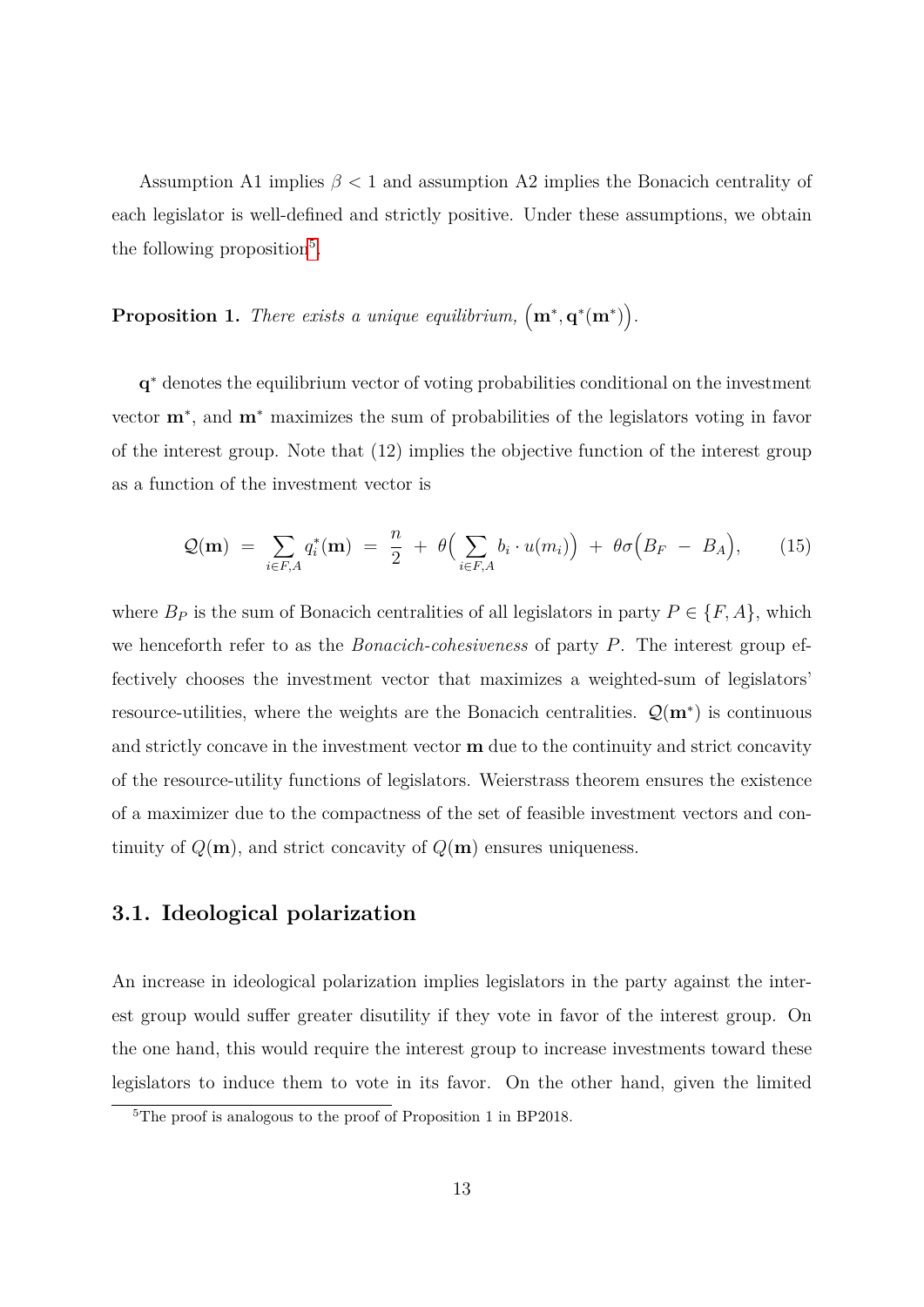budget of the interest group, such tailoring of investments cannot compensate for the greater ideological-disutility once ideological polarization becomes sufficiently large. The following corollary highlights that the relative cohesiveness the two parties determines the impact of an increase in ideological polarization on the interest group.

**Corollary 1.** *An increase in ideological polarization benefits the interest group if and only if the party in favour of the interest group is relatively more Bonacich-cohesive*.

Using (15), the equilibrium value of the interest group's objective is

$$
\mathcal{Q}^*(\mathbf{m}^*) = \frac{n}{2} + \theta \Big( \sum_{i \in F, A} b_i \cdot u(m_i^*) \Big) + \theta \sigma \Big( B_F - B_A \Big). \tag{16}
$$

Corollary 1 follows directly from the observation that  $\frac{\partial Q^*}{\partial \sigma} \geq 0$  if and only if  $B_F > B_A$ . It highlights the crucial role of relative cohesiveness of networks in the two parties in determining whether increasing ideological polarization between parties aids the interest group. To further see the import of this proposition, it is helpful to contrast it with a model that ignores the network among legislators. Such a model is a special case of our model, and corresponds to both  $G_F$  and  $G_A$  being the empty network. The Bonacich centrality of every legislator will then be unity. The Bonacich-cohesiveness of a party – the sum of Bonacich centralities of all legislators in the party – will thus be the number of legislators in the party. Consequently, if the party against the interest group has relatively fewer legislators, then an increase in ideological polarization can never hurt the interest group. In this sense, Corollary 1 highlights that greater Bonacich-cohesiveness of the party against the interest group can compensate for its potential numerical disadvantage in limiting the influence of the interest group.

#### **3.2. Impact of changes in network structure**

We shall say a network  $G$  benefits the interest group relative to some other network  $G'$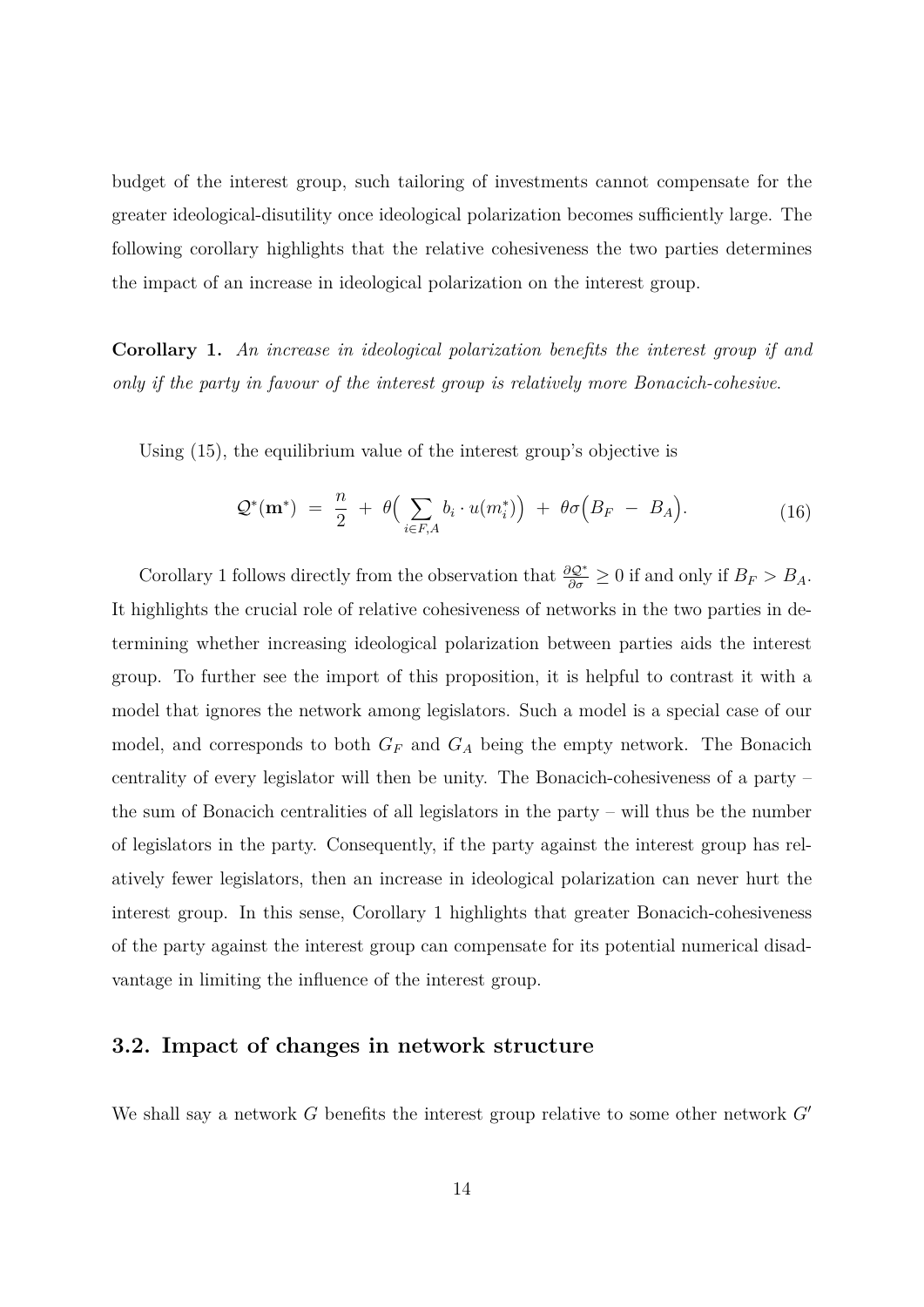if  $\mathcal{Q}^*(G') > \mathcal{Q}^*(G)$ . We suppress the dependence on other primitives for notational convenience. For any party  $P \in \{F, A\}$ , we say network  $G_P^s = [g_{ij}^s]$  is a *stronger* network among legislators in party *P* than network  $G_P = [g_{ij}]$  if every  $g_{ij}^s \ge g_{ij}$  and at least one inequality is strict.

**Proposition 2(a).** *Given any network in the party against the interest group, an increase in the strength of the network in the party in favor of the interest group benefits the interest group.*

**Proposition 2(b).** *Fix any network G<sup>F</sup> in the party in favor of the interest group. Consider a pair of overall networks G and G<sup>s</sup> such that the network is party A is relatively stronger under the overall network G<sup>s</sup> . There exists a critical level of ideological polarization,*  $\hat{\sigma}(G, G^s) > 0$ *, such that*  $Q^*(G^s) \ge Q^*(G)$  *if and only if*  $\sigma \le \hat{\sigma}(G, G^s)$ *.* 

The formal proof is provided in the Appendix. Intuitively, part (a) follows because a stronger network in the party in favor of the interest group allows the interest group to better exploit the increased network effect under the relatively stronger network. Part (b) highlights that the interest group may be able also to profitably exploit an increase in the strength of the network in the party against it.

Given any voting pattern of legislators in the party against the interest group, a stronger network in this party would increase the utility derived by some legislators due to the increased network effect under the stronger network. Legislators in the party against the interest group suffer an ideological-disutility from voting in favor of the interest group. However, if the ideological-disutility is sufficiently low, then the interest group can tailor higher investments towards at least some legislators that have sufficiently high Bonacich centralities, and thereby increase their probability of voting in favor of the interest group. This, in turn, may increase the probability of their "close" friends voting in favor of the interest group as well. However, no such tailoring of investments can compensate for the greater ideological-disuitlity suffered by these legislators once ideological polarization between the parties becomes sufficiently high. Our next proposition notes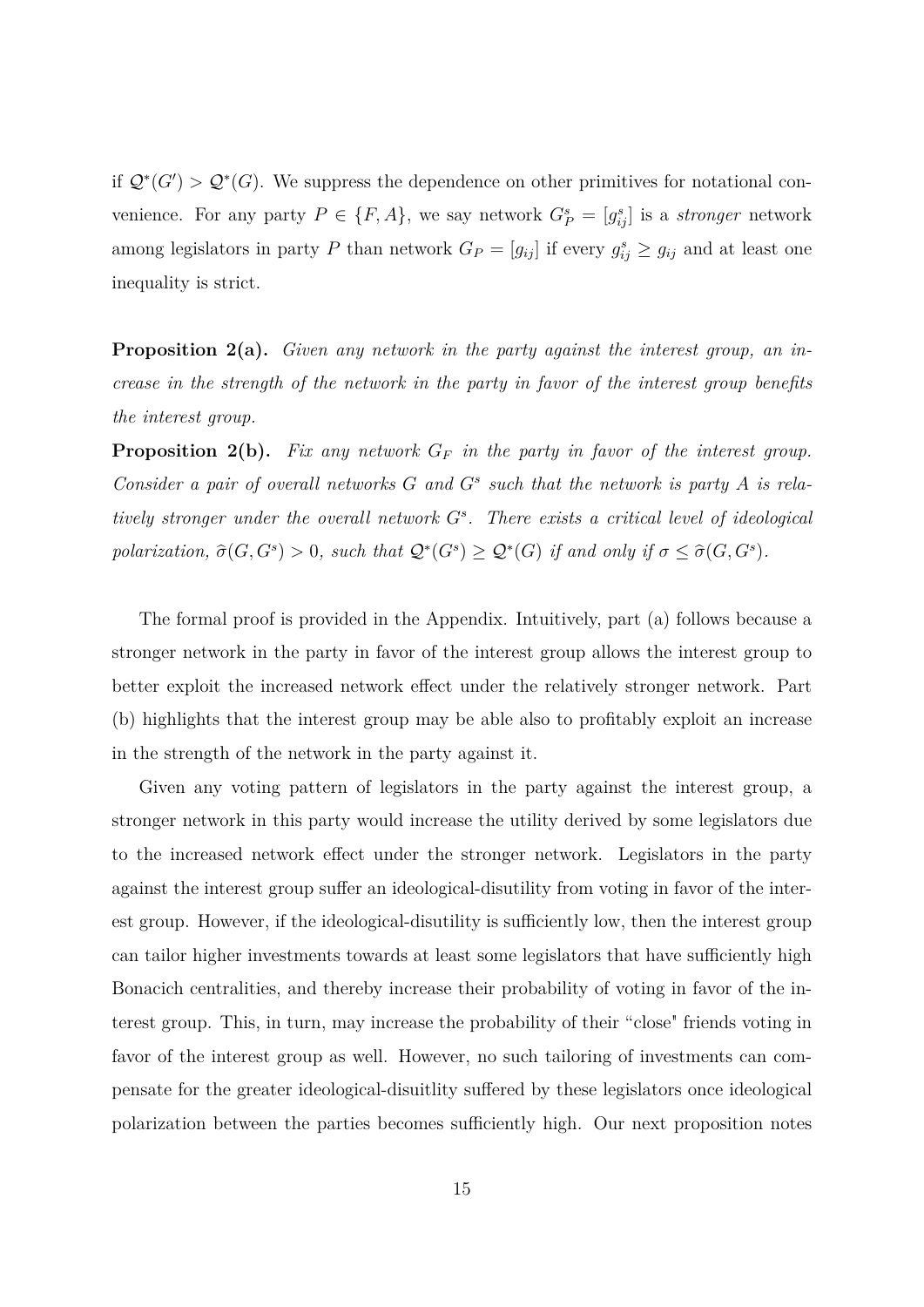two additional implications of the baseline model.

**Proposition 3(a).** *Equilibrium investments by the interest group are independent of ideological polarization between parties.*

**Proposition 3(b).** *An increase in strength of the network in a party increases total investment towards it.*

Part (a) follows from the fact that the optimization problem of the interest group is independent of the level ideological polarization between parties. With respect to part (b), note that a stronger network in party *P* will weakly or strictly increase the Bonacich centrality of every legislator in party *P*, and will not alter the Bonacich centrality of any legislator in party  $P' \neq P$ . Consequently, the interest group will attach weakly greater weights on legislators in party *P* in its optimization problem when the network in party  $P$  gets stronger; but, the weights on legislators in party  $P'$  will remain unchanged. Given the fixed budget of the interest group, the equilibrium investment on every legislator in party  $P'$  will be relatively lower under the relatively stronger network in party  $P$ . Hence, total investment towards party  $P'$  will decrease. Consequently, total investment towards party *P* will increase.

## **4. Affective polarization**

We model "pure" affective polarization as an affective-disutility that a legislator suffers when a legislator in the opposite party votes as she does, regardless of the policy they vote for. This is equivalent to assuming each legislator in one party values distinguishing her vote from legislators in the other party. The size of the affective-disutility serves as a measure of affective polarization between the parties. Building up on the baseline model, we assume that utility of legislator *i* belonging to party  $P \in \{F, A\}$  upon voting against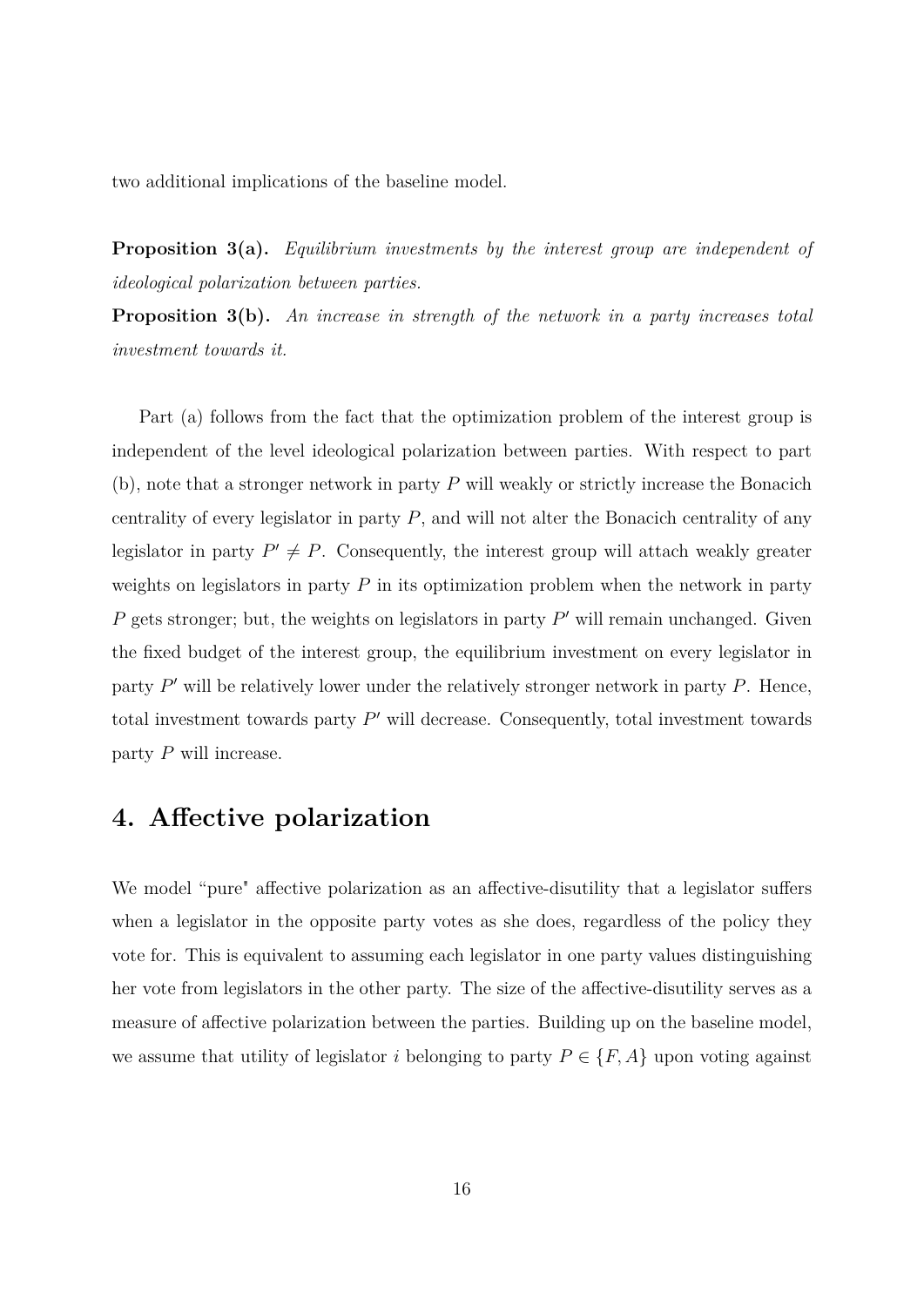the interest group (i.e., voting for policy-*a*) is

$$
U_i(a;P) = \begin{cases} -\sigma + \delta \sum_{j \in F} g_{ij} \ v_j(a) - \alpha \sum_{j \in A} \ v_j(a) + \epsilon_{ia} & \text{if } P = F \\ 0 + \delta \sum_{j \in A} g_{ij} \ v_j(a) - \alpha \sum_{j \in F} \ v_j(a) + \epsilon_{ia} & \text{if } P = A \end{cases}
$$
(17)

where the indicator variable  $v_j(a)$  takes the value 1 when legislator  $j \neq i$  votes against the interest group, and zero otherwise. The second term captures the network effect and its interpretation is as in the baseline model. The third term captures the idea that a legislator in any party who votes for policy-*a* suffers an affective-disutility  $\alpha > 0$  per legislator of the other party that also votes for policy-*a*. Finally, as in the baseline model, the preference shock  $\epsilon_{ia}$  is assumed to be uniformly distributed over the interval  $\left[-\frac{1}{2}a\right]$  $\frac{1}{2\theta}$ ,  $\frac{1}{2\theta}$  $\frac{1}{2\theta}$ ] with density  $\theta > 0$  and mean zero. Turning to the utility of legislator *i* in party P upon voting in favor of the interest group, we assume

$$
U_i(f;P) = \begin{cases} 0 + u(m_i) + \delta \sum_{j \in F} g_{ij} \ v_j(f) - \alpha \sum_{j \in A} v_j(f) & \text{if } P = F \\ -\sigma + u(m_i) + \delta \sum_{j \in A} g_{ij} \ v_j(f) - \alpha \sum_{j \in F} v_j(f) & \text{if } P = A \end{cases}
$$
(18)

where the indicator variable  $v_j(f)$  is 1 when legislator *j* votes in favor of the interest group, and zero otherwise. The third term captures the idea that a legislator in any party who votes for policy-*f* suffers an affective-disutility  $\alpha > 0$  per legislator of the other party that also votes for policy-*f*.

Conditional on the private shock, we assume a legislator will vote for the interest group if her expected utility from voting for the interest group is at least as high as her expected utility from voting against the interest group. Consequently, as in the baseline model, the *ex-ante probability* that a legislator votes for the interest group – i.e., before she observes her private preference shock – will be the probability that her private preference shock does not exceed a certain threshold. The probability that legislator *i* in party  $P \in \{F, A\}$ votes in favor of the interest group turns out to be Conditional on an investment vector **m**, the probability that any legislator *i* in party  $P \in F$ , *A* votes in favor of the interest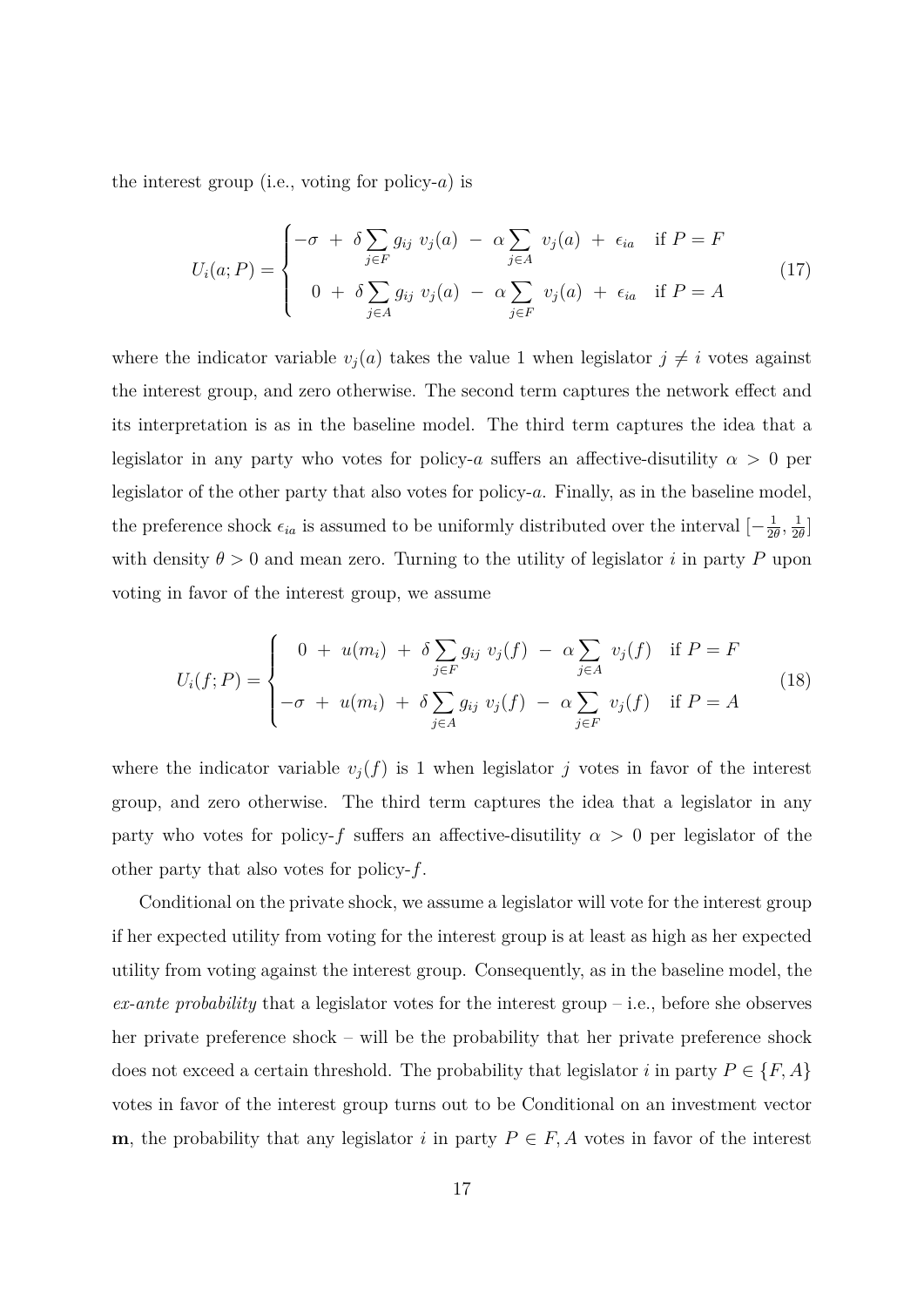group is

$$
q_i(\mathbf{m}; P) = \frac{1}{2} + \theta \Big( \Big( u(m_i) + \delta \sum_{j \in P} g_{ij} (2q_j - 1) - \alpha \sum_{j \notin P} (2q_j - 1) \Big) + \sigma_P \Big), \quad (19)
$$

where  $\sigma_P = \sigma$  if  $P = F$  and  $-\sigma$  if  $P = A$ . As in the baseline model, let  $\bar{q}(P)$  and  $q(P)$ denote the highest and lowest probabilities of any legislator in party *P* voting for policy*f*. As in the baseline model, the following assumption ensures the voting probabilities lie in the interior of the unit interval.

[A3] 
$$
\bar{q}(P) \in (0,1)
$$
 and  $q(P) \in (0,1)$  for  $P \in \{F, A\}.$ 

A vector of equilibrium voting probabilities of legislators conditional on a vector of investments by the interest group is a solution to the system of *linear* equations generated by (19). As in the baseline model, Brouwer's fixed-point theorem ensures a solution exists. In order to ensure uniqueness, we need an assumption analogous to assumption A2 in the baseline model. It is helpful to first define the matrix

$$
\tilde{G} = \left[ \frac{\delta \cdot G_F \mid -\alpha \cdot 1}{-\alpha \cdot 1 \mid \delta \cdot G_A} \right] \tag{20}
$$

where the blocks on the main diagonal correspond to the networks in the two parties, and the matrices 1 in the off diagonal blocks are matrices of ones having the appropriate order such that  $\tilde{G}$  is a symmetric  $n \times n$  square matrix.

**[A4]** The matrix  $(I - 2\theta \tilde{G})$  is invertible, and every component of the associated vector of *modified* Bonacich centralities,  $\tilde{\mathbf{b}}(\delta, \theta, \alpha, \tilde{G}) = (\mathbb{I} - 2\theta \tilde{G})^{-1} \cdot \mathbf{1}$ , is non-negative.

Appendix B provides further details about the conditions under which Assumption A4 holds. The more pertinent observation is that it ensures investments towards legislators do not serve as a "bad" from the perspective of the interest group. Under A3 and A4, the unique vector of equilibrium probabilities of the legislators voting in favor of the interest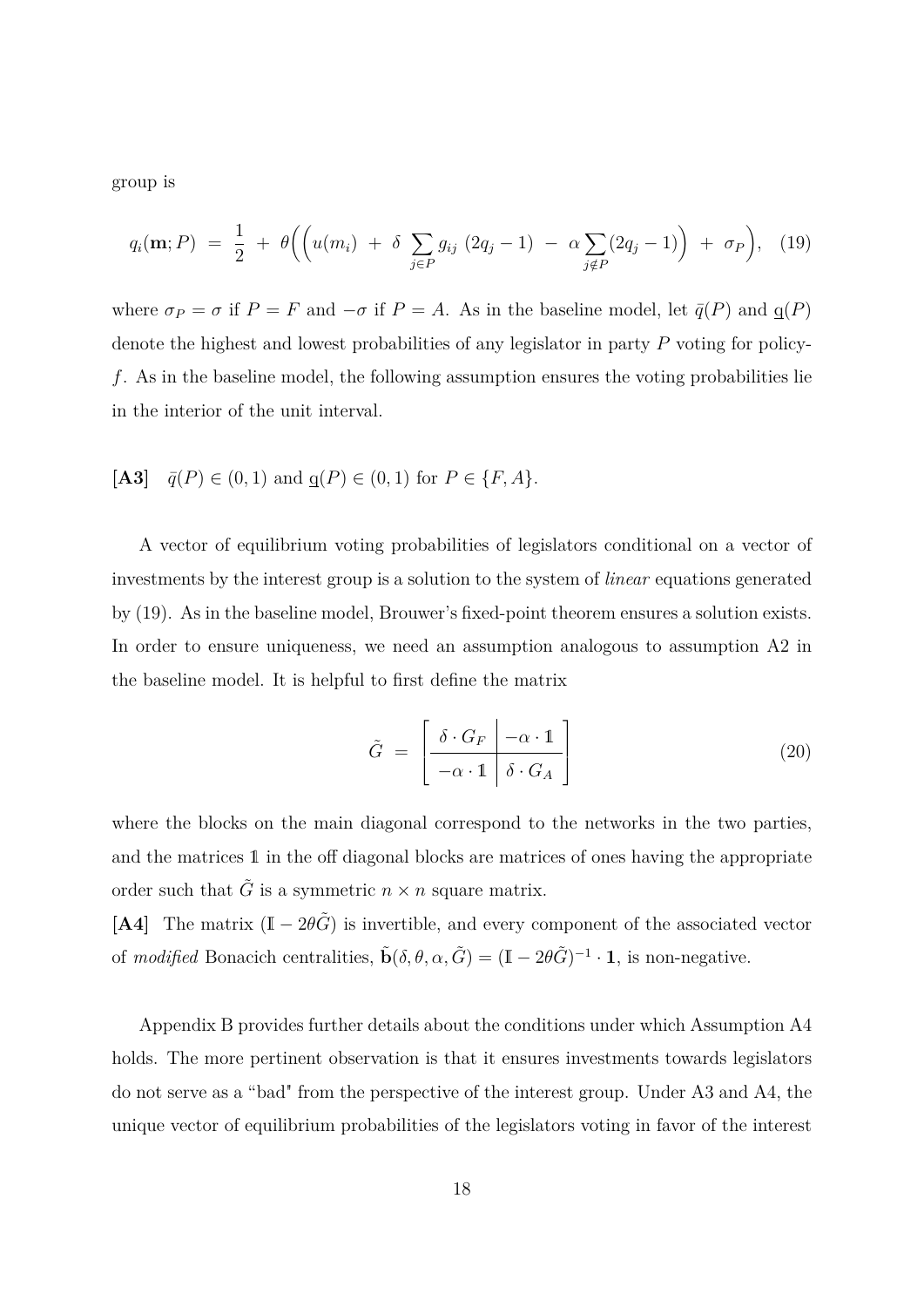group conditional on investment vector **m** is

$$
\mathbf{q}^*(\mathbf{m}) = \frac{1}{2} \cdot \mathbf{1} + \theta \cdot (\mathbb{I} - 2\theta \tilde{G})^{-1} \cdot (\mathbf{u}(\mathbf{m}) + \boldsymbol{\sigma}), \tag{21}
$$

where the vector  $\mathbf{u}(\mathbf{m}) = (u(m_1), u(m_2), \cdots, u(m_n))$  specifies the resource-utility of legislators, the vector  $\sigma = (\sigma, \sigma, \cdots, -\sigma, -\sigma)$  corresponds to the ideological inclinations of legislators, and the associated vector

$$
\tilde{\mathbf{b}}(\delta, \theta, \alpha, \tilde{G}) = (\mathbb{I} - 2\theta \tilde{G})^{-1} \cdot \mathbf{1},\tag{22}
$$

provides the *modified* Bonacich centralities of legislators. Algebraic manipulation of the above equation reveals that, in the presence of affective polarization, the modified Bonacich centrality of legislator *i* in party  $P \in \{F, A\}$  is related to the modified Bonacich centralities of all other legislators as follows:

$$
\tilde{b}_i(P) = 1 + \beta \cdot \sum_{j \in P}^n g_{ij} \cdot \tilde{b}_j - \tilde{\alpha} \cdot \sum_{k \notin P}^n 1 \cdot \tilde{b}_k, \tag{23}
$$

where  $\beta = 2\delta\theta$  and  $\tilde{\alpha} = 2\theta\alpha$ . The modified Bonacich centrality of a legislator is thus positively related to the modified Bonacich centralities of legislators in ones own party, and negatively related to the modified Bonacich centralities of legislators in the opposite party. As we detail in the Appendix, (22) implies the modified Bonacich centrality of legislator *i* in party *P* is

$$
\tilde{b}_i(P) = \omega_P \cdot b_i(P) = \left(\frac{1 - \tilde{\alpha}B_{P'}}{1 - \tilde{\alpha}^2 B_P B_{P'}}\right) \cdot b_i(P), \tag{24}
$$

where  $\omega_P$  is a factor that modifies the "standard" Bonacich centrality  $b_i(P)$  of each legislator *i* in party *P* in the presence of affective polarization.  $B_P$  and  $B_{P'}$  are the "standard" Bonacich-cohesiveness of party  $P$  and party  $P'$  as in the baseline model. The modified Bonacich-centralities are non-negative if  $\tilde{\alpha} \in [0, \ \tilde{\alpha}_{max}]$ , where  $\tilde{\alpha}_{max} =$  $\min\{\frac{1}{B}\}$  $\frac{1}{B_F}, \frac{1}{B}$  $\frac{1}{B_A}$ . We shall henceforth assume  $\alpha \in [0, \hat{\alpha}]$ , where  $\hat{\alpha}\theta = \tilde{\alpha}_{max}$ .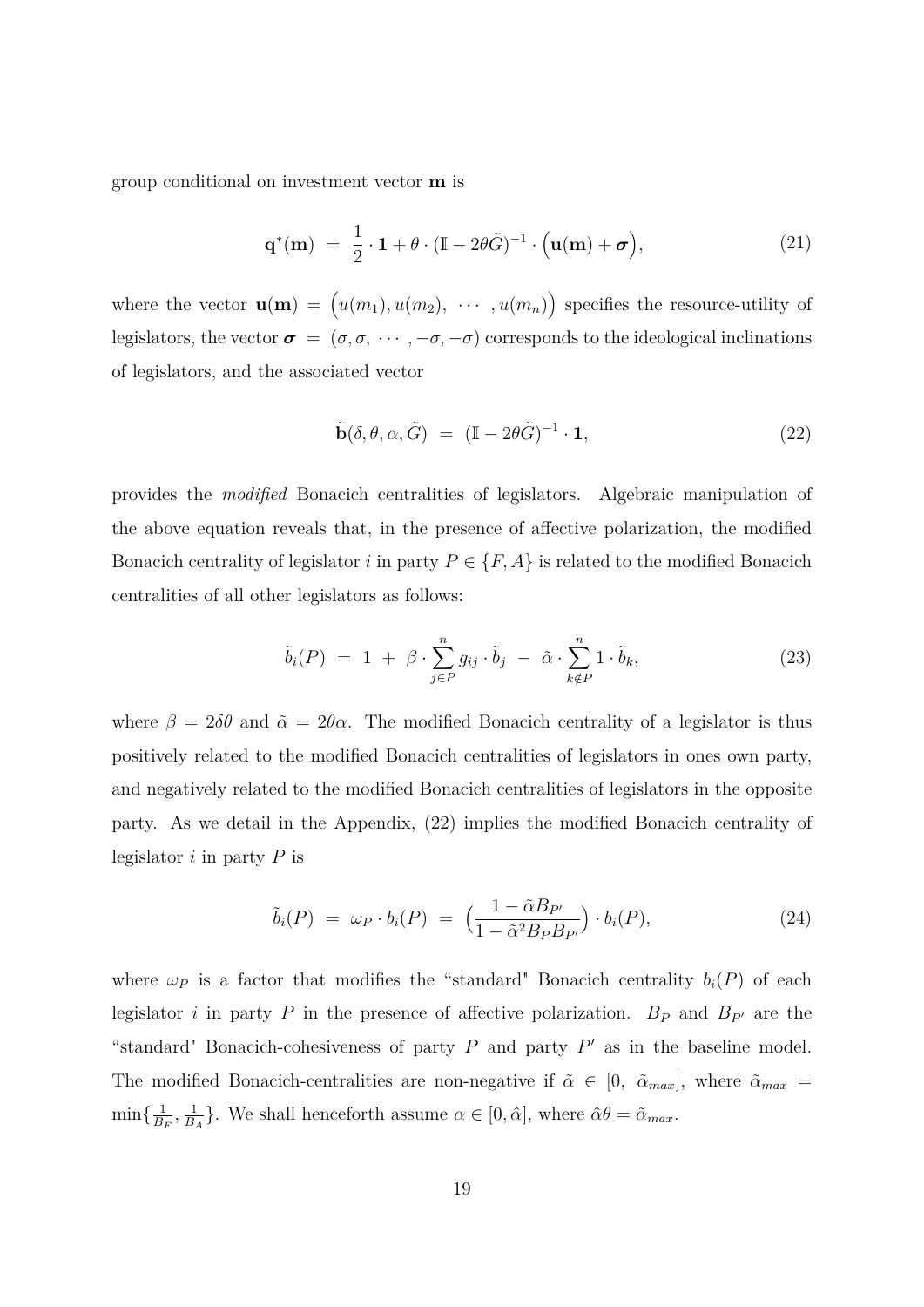Affective polarization modifies the standard Bonacich centralities of legislators in two ways. The denominator of  $\omega_P$  highlights that the mutuality inherent in affective polarization *amplifies* the standard Bonacich of every legislator in both parties. Higher affectivedisutility and greater cohesiveness of either party increase this amplification factor. The term in the numerator of *ω<sup>P</sup> dampens* the standard Bonacich centrality, where the dampening factor increases with increasing affective polarization and the cohesiveness of the opposite party. Further, the amplifying factor is identical for every legislator in both parties and decreases non-linearly with an increase in affective polarization. In contrast, the dampening factor is relatively stronger for the party that is relatively less cohesive and declines linearly with an increase in affective polarization.

**Lemma 1.** *Suppose*  $B_P \geq B_{P'}$  *such that party P is relatively more Bonacich-cohesive.* **(a)**  $\omega_{P}(0) = 1$ ,  $\lim_{\alpha \to \hat{\alpha}} \omega_{P}(\alpha) = 0$ , and  $\frac{\partial \omega_{P'}}{\partial \alpha} < 0$  for  $\alpha \in [0, \hat{\alpha}]$ . **(b)**  $\omega_P(0) = 1$ ,  $\lim_{\alpha \to \hat{\alpha}} \omega_P(\alpha) = 1$ , and

• 
$$
\frac{\partial \omega_P}{\partial \alpha} < 0
$$
 if  $\alpha \in [0, \frac{1}{\theta B_{P'}}(1 - \sqrt{1 - \frac{B_{P'}}{B_P}})).$   
•  $\frac{\partial \omega_P}{\partial \alpha} \ge 0$  if  $\alpha \in \left[\frac{1}{\theta B_{P'}}(1 - \sqrt{1 - \frac{B_{P'}}{B_P}}), \hat{\alpha}\right].$ 

Under our assumptions, the dampening effect outweighs the amplifying effect such that the Bonacich centralities of legislators in the presence of affective polarization are lower than in the absence of affective polarization. However, as lemma highlights, the impact of increasing affective polarization on Bonacich centralities the can be monotonic or non-monotonic depending on whether a legislator belongs to the party that is relatively less or relatively more cohesive.

**Proposition 4.** *There exists a unique equilibrium,*  $(m^*, q^*(m^*))$ .

Using  $(21)$ , the value of the objective of the interest group as a function of its invest-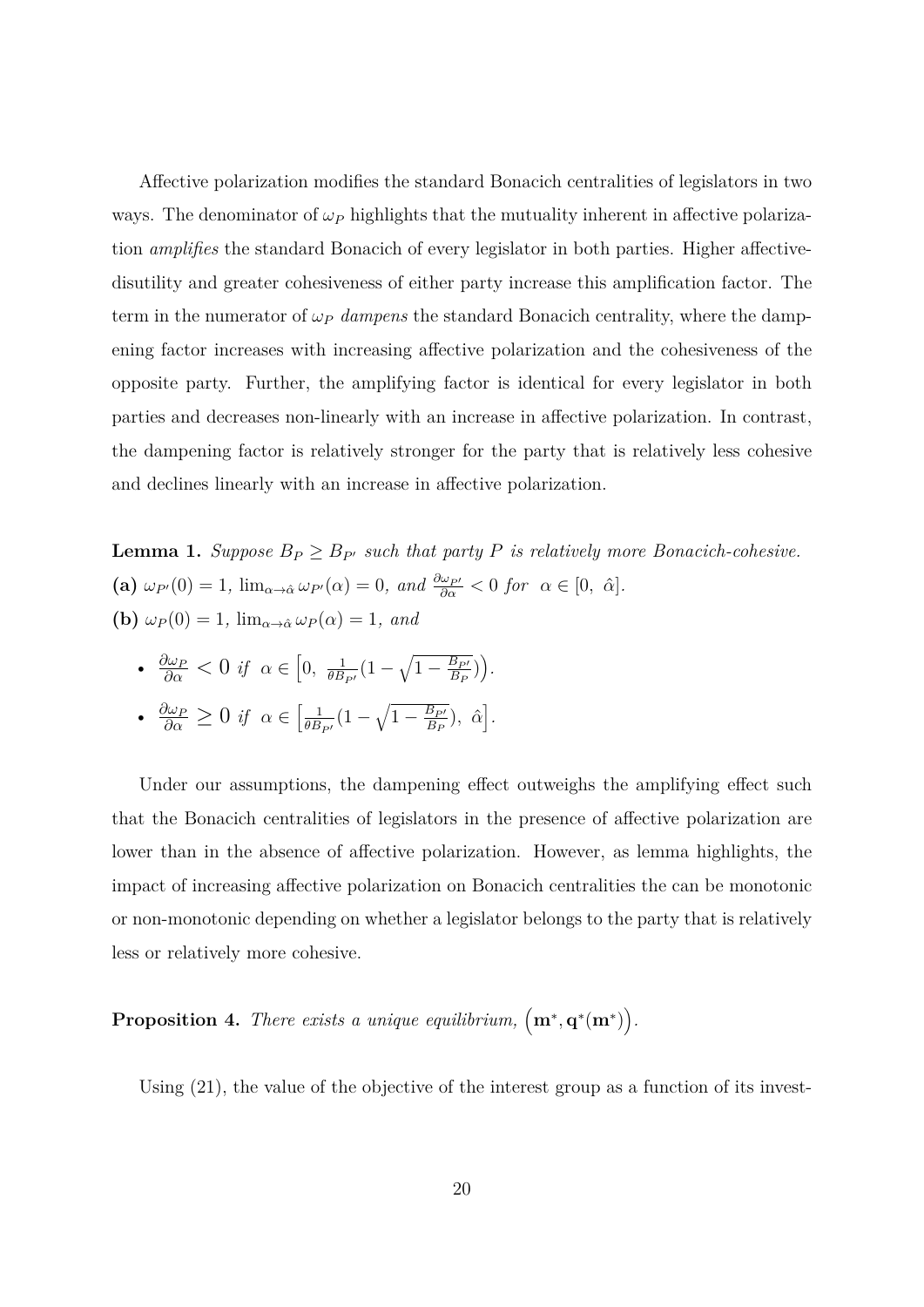ments is

$$
\mathcal{Q}(\mathbf{m}) = \frac{n}{2} + \theta \left( \sum_{i \in F} \tilde{b}_{iF} \cdot u(m_i) + \sum_{j \in A} \tilde{b}_{jA} \cdot u(m_j) \right) + \theta \sigma \left( \frac{B_F - B_A}{1 - \tilde{\alpha}^2 B_F B_A} \right), \quad (25)
$$

Equation (25) highlights that the interest group effectively chooses the investment vector that maximizes a weighted-sum of legislators' resource-utilities, where the weights are the modified Bonacich centralities. Weierstrass theorem ensures the existence of a maximizer and strict concavity of  $Q(\mathbf{m})$  in **m** ensures uniqueness.

The above equation highlights that affective polarization alters the objective function of the interest group in two distinct ways relative to the baseline model. It has a direct effect on the marginal calculations of the interest group as it modifies the Bonacich centralities of legislators. The last term in equation (25) highlights that affective polarization also impacts the equilibrium level of the interest group's objective by effectively amplifying the difference in the cohesiveness of the parties $6$ .

**Proposition 5.** *For any given network,*

- (a)  $\frac{\partial \mathcal{Q}^*}{\partial \sigma} \geq 0$  *if and only if*  $B_F \geq B_A$ *.*
- **(b)**  $\frac{\partial}{\partial \alpha} \left[ \frac{\partial \mathcal{Q}^*}{\partial \sigma} \right] \geq 0$  *if and only if*  $B_F \geq B_A$ *.*
- **(c)** *Suppose*  $B_F \geq B_A$ *. There exists a critical*  $\alpha_c \in (0, \hat{\alpha})$  *such that* 
	- $\frac{\partial Q^*}{\partial \alpha} < 0$  *if*  $\alpha \in [0, \alpha_c)$ *. ∂*Q<sup>∗</sup>

• 
$$
\frac{\partial \mathcal{Q}^*}{\partial \alpha} \geq 0
$$
 if  $\alpha \in [\alpha_c, \hat{\alpha}].$ 

Part (a) highlights that, as in the baseline model, the interest group benefits from an increase in ideological polarization between parties if and only if the party in favor of the interest group is more Bonacich-cohesive than the party against the interest group. Further, this result does not depend on the level of affective polarization. Part (b) highlights the interaction between ideological and affective polarization. Affective

<span id="page-20-0"></span> ${}^{6}$ Equation (25) highlights that the significance of relative cohesiveness of within-party networks vanishes if  $\sigma = 0$ , i.e., in the absence of ideological polarization between the parties.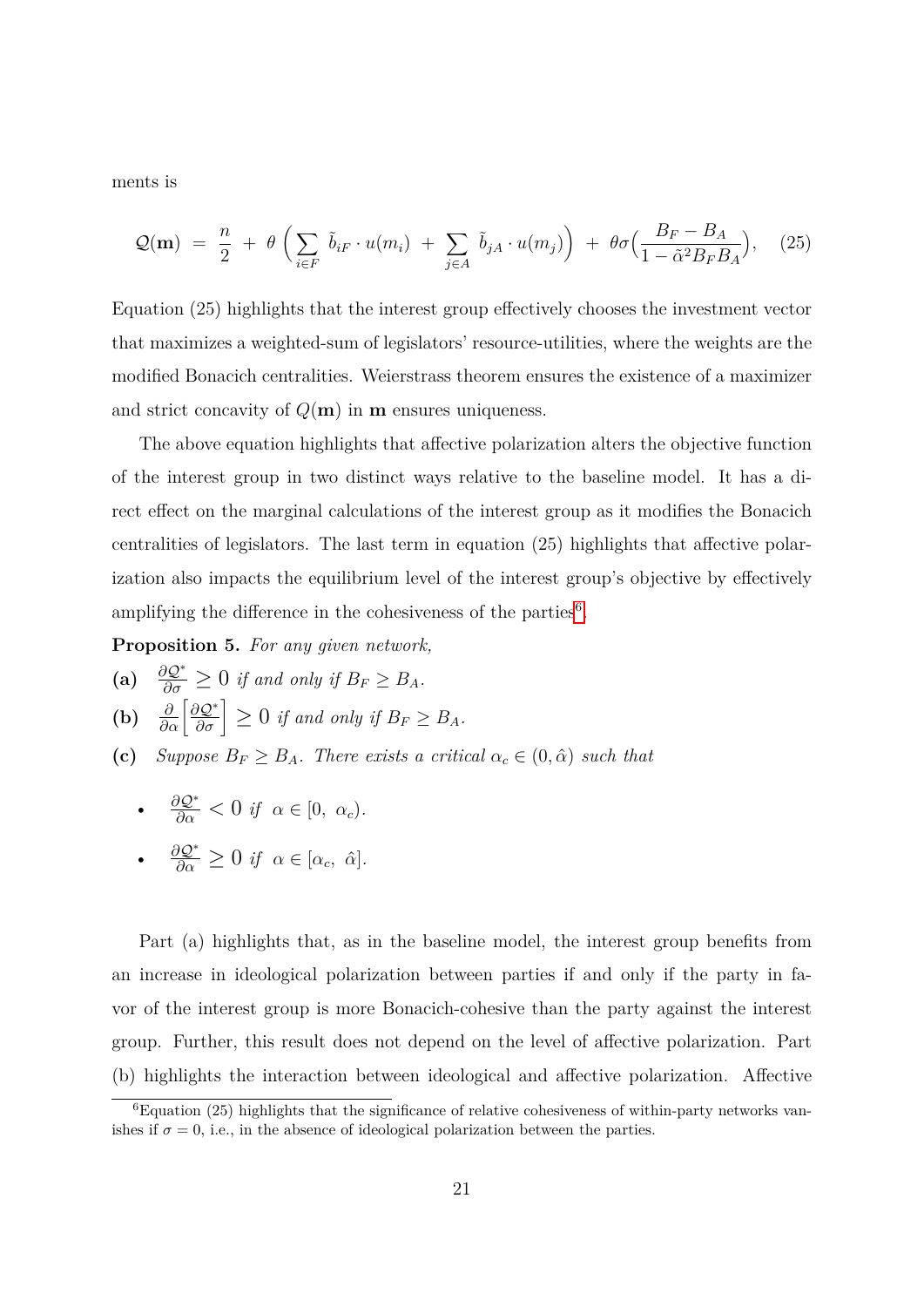polariziation effectively amplifies the difference in the (standard) Bonacich-cohesiveness of the two parties. Consequently, an increase in affective polarization amplifies the returns to the interest group from increasing ideological polarization, and its qualitative sign depends on which party is relatively more Bonacich-cohesive.

Part (c) highlights that, when the party in favor of the interest group is relatively more cohesive, the marginal impact of an increase in affective polarization on the interest group is non-monotonic. It is only when affective polarization is sufficiently large that further increase in affective polarization benefits the interest group.<sup>[7](#page-21-0)</sup> The detailed proof of part (c) is provided in Appendix B. It relies on (i) continuous differentiability of the interest group's objective function with respect to  $\alpha$ , (ii) using lemma 1 to show that  $\frac{dQ^*}{\partial \alpha}$ is strictly negative in a neighborhood of  $\alpha = 0$ , and (iii) using Lemma 1 to show that  $\frac{dQ^*}{\partial \alpha}$  is strictly positive in some feasible neighborhood of  $\hat{\alpha}$ .

Part (c) does not settle whether the interest group benefits from affective polarization relative to the absence of affective polarization. To answer this question, define

$$
\Delta Q^*(\hat{\alpha}, 0) \equiv \mathcal{Q}^*(\alpha = \hat{\alpha}) - \mathcal{Q}^*(\alpha = 0), \tag{26}
$$

which is the difference in the equilibrium values of the interest group's objective at the highest and lowest feasible levesl of affective polarization. Using Lemma 1 and equation (25), if party  $P$  is more Bonacich-cohesive than party  $P'$ , then

$$
\Delta Q^*(\hat{\alpha},0) = \sum_{i \in P} b_i \left( u(m_i^*) \Big|_{\alpha = \hat{\alpha}} - u(m_i^*) \Big|_{\alpha = 0} \right) - \sum_{j \in P'} b_j \left( u(m_j^*) \Big|_{\alpha = 0} - \sigma_P \right),\tag{27}
$$

where  $\sigma_P = \sigma$  if  $P = F$  and  $-\sigma$  if  $P = A$ . Suppose the party in favor of the interest group is relatively more Bonacich-cohesive. Since investments by the interest group are independent of the level of ideological polarization, equation (27) suggests that higher ideological polarization makes it more likely that the interest group benefits from suf-

<span id="page-21-0"></span><sup>7</sup>When the party against the interest group is relatively more cohesive, then it is possible that the interest group does not benefit from the presence of affective polarization (see Appendix B for details).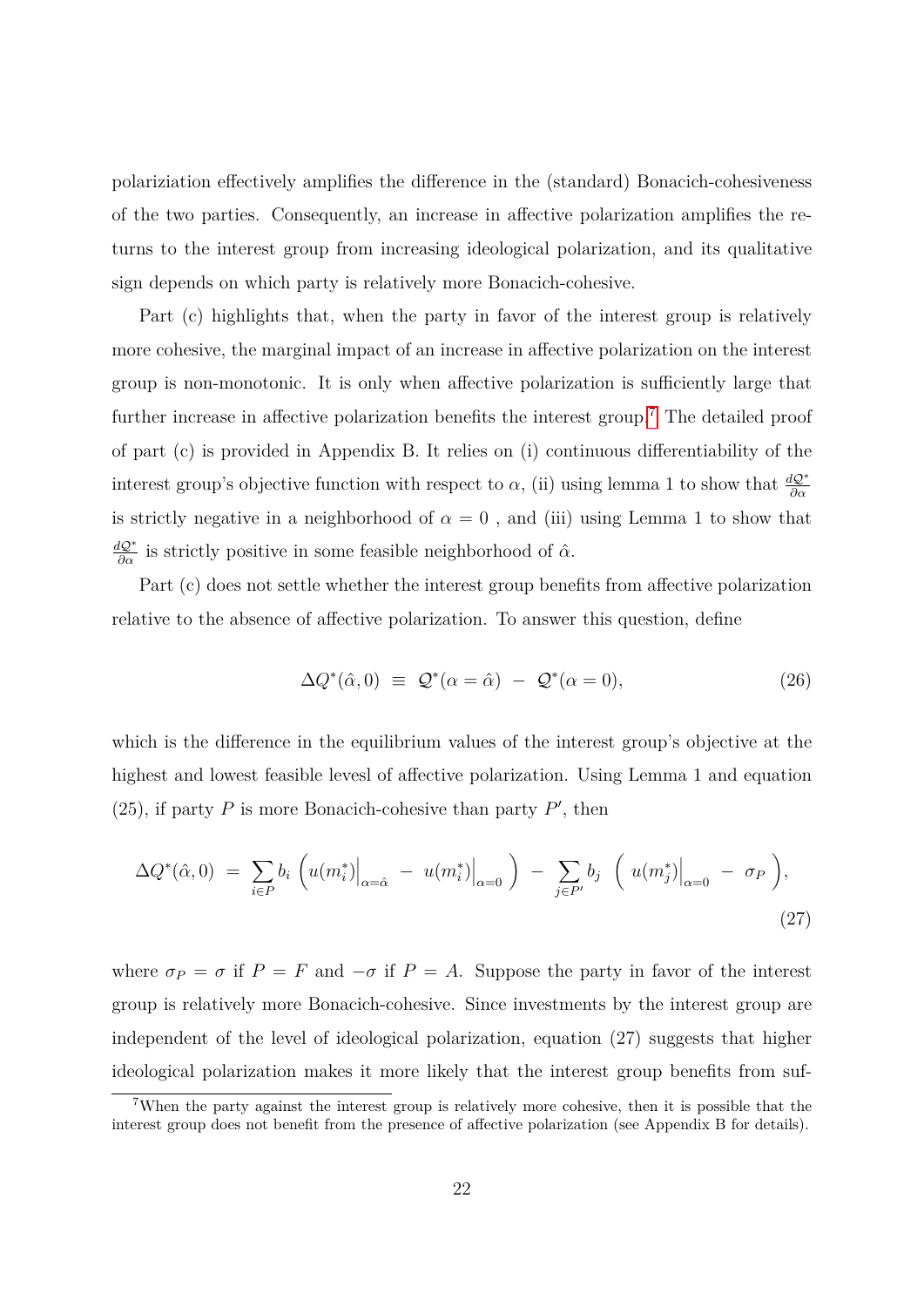ficiently high affective polarization relative to the absence of affective polarization. In contrast, if the party against the interest group is relatively more Bonacich-cohesive, then this implication is more likely when ideological polarization is relatively lower.

In general, the impact of affective polarization on investments by the interest group towards legislators is difficult to pin down without further assumptions. Assuming logarithmic resource-utility, increasing affective polarization increases total investment towards the party in favor of the interest group if and only if it is more Bonacich-cohesive than the party against the interest group (see Proposition 6 in Appendix B).

# **5. Conclusion**

The influence of special interest money on elected officials and growing political polarization have been salient themes in public discourse and academic inquiry. We investigate when can an interest group exploit increasing polarization between political parties to its advantage by accounting for both ideological and affective polarization between parties, and the social connections within parties.

Our analysis underscores that the impact of rising ideological or affective polarization between political parties on the interest group depends on the relative cohesiveness of party networks. Higher ideological polarization benefits the interest group if and only if the party in favor of the interest group is relatively more cohesive. An increase in affective polarization increases the returns to the interest group from increasing ideological polarization if and only if the party in favor of the interest group is relatively more cohesive. If the party in favor of the interest group is relatively more cohesive, then the higher the ideological polarization between the parties, the more likely it is that the interest group benefits from affective polarization relative to the absence of affective polarization. However, the crucial role of relative cohesiveness cannot arise unless there exists ideological polarization between the parties.

Our analysis can be extended to account for other relevant considerations (e.g., withinparty ideological heterogeneity). Exploring the co-evolution of political polarization and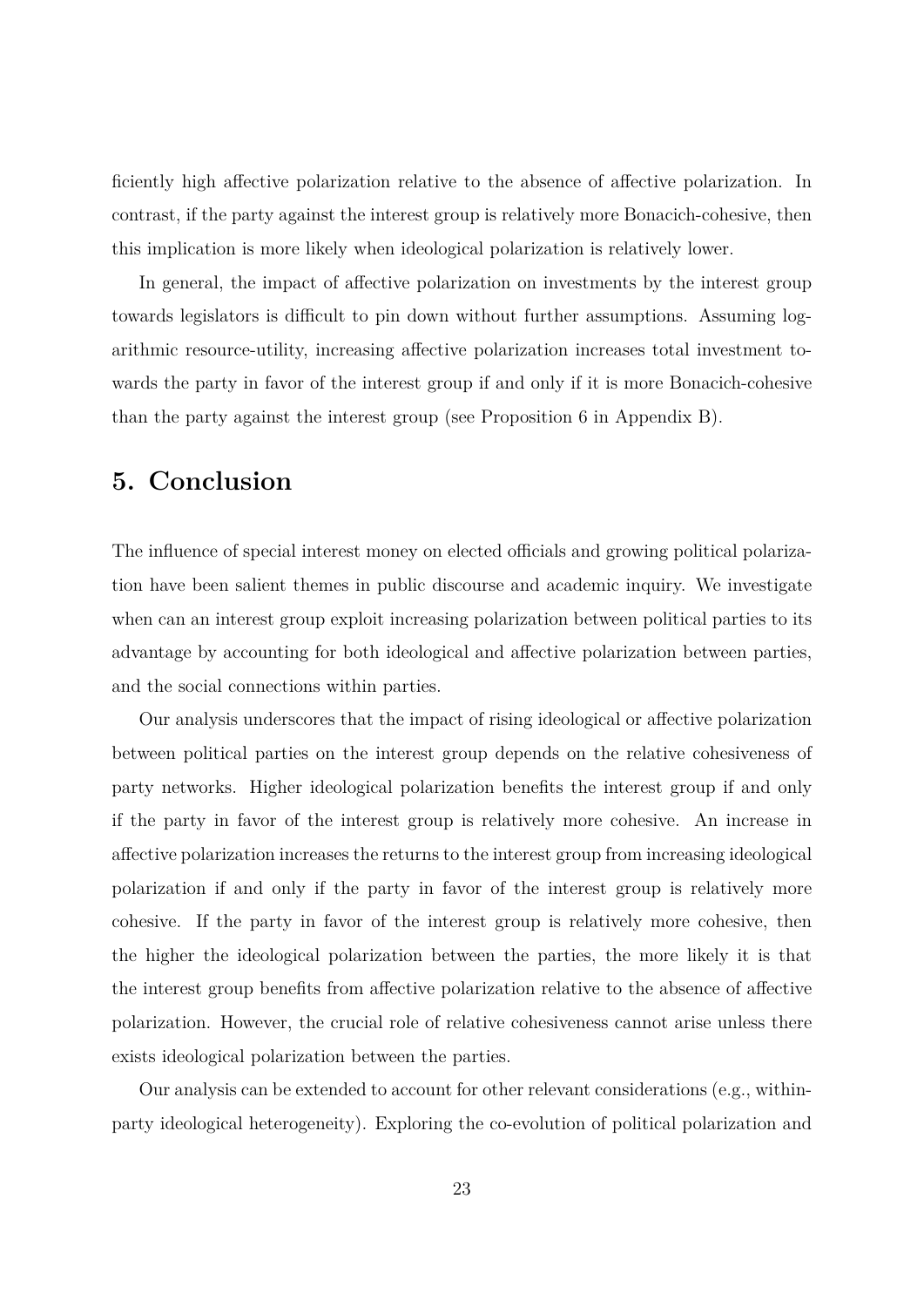influence activities may be particularly insightful. Our model may also be modified to investigate other questions related to polarization. For instance, there is growing suspicion that social media platforms facilitate ideological and affective polarization among the general public. Our model can serve as the starting point to investigate these issues by replacing the interest group with a firm, and appropriately modeling its action space and objective function.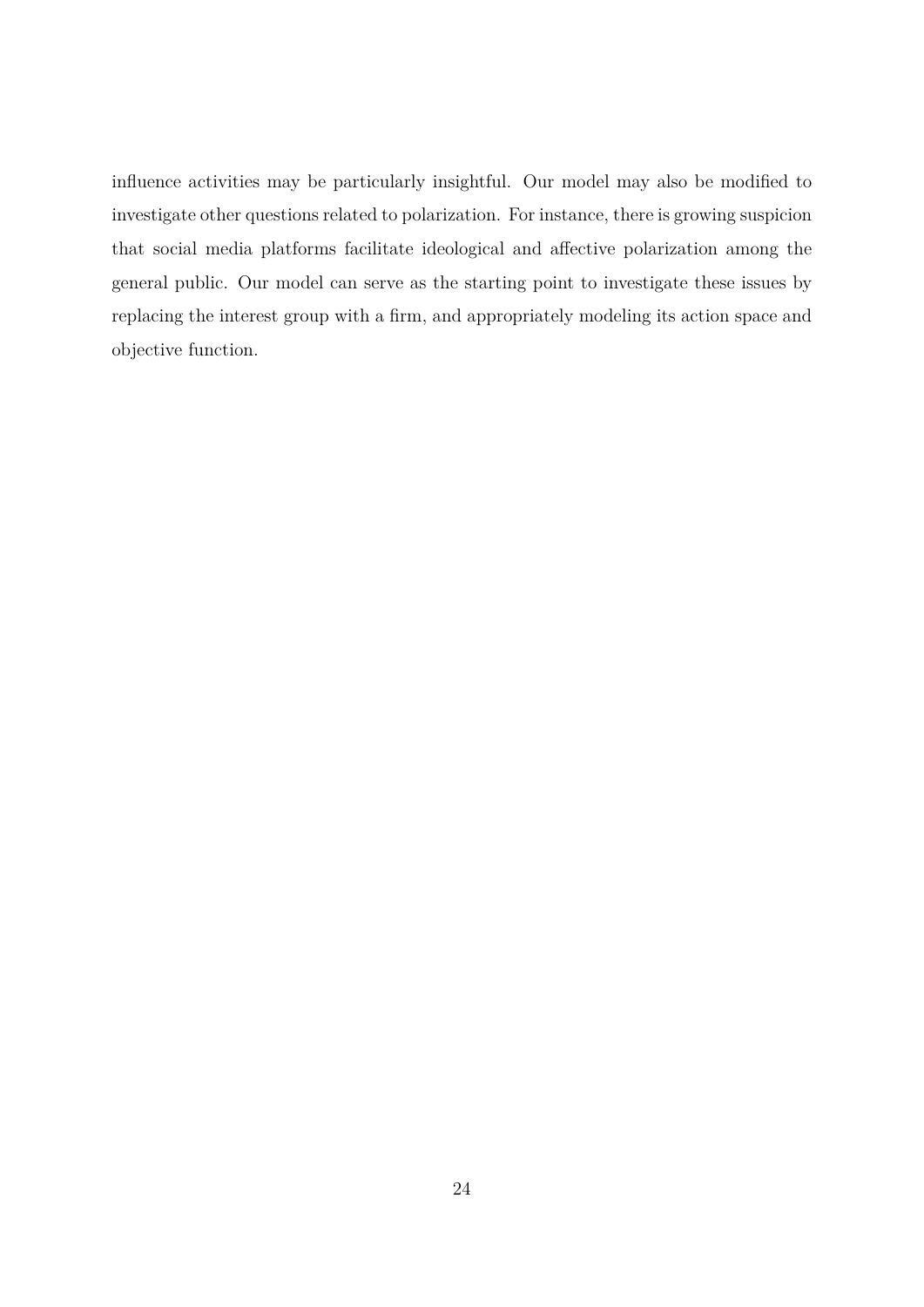## **References**

- Ansolabehere, S., J. M. de Figueiredo, and J. Snyder, James M. (2003). Why is there so little money in U.S. politics? *Journal of Economic Perspectives 17* (1), 105–130.
- Arnold, L., R. Deen, and S.Patterson (2000). Friendship and votes: The impact of interpersonal ties on legislative decision making. *State and Local Government Review 32* (2), 142–47.
- Austen-Smith, D. and J. R. Wright (1992). Competitive lobbying for a legislator's vote. *Social Choice and Welfare 9* (3), 229–57.
- Ballester, C., A. Calýo-Armengol, and Y. Zenou (2006). Who's who in networks. Wanted: The key player. *Econometrica 74* (5), 1403–1417.
- Battaglini, M. and E. Patacchini (2018). Influencing connected legislators. *Journal of Political Economy 126* (6), 2277–2322.
- Battaglini, M., E. Patacchini, and E. Rainone (2021). Endogenous social interactions with unobserved networks. *Review of Economic Studies (forthcoming)*, 1–8.
- Baumgartner, F., J. Berry, M. Hojnacki, B. L. Leech, and D. Kimball (2009). *Lobbying and Policy Change: Who Wins, Who Loses, and Why*.
- Bertrand, M., M. Bombardini, and F. Trebbi (2014). Is it whom you know or what you know? An empirical assessment of the lobbying process. *American Economic Review 104* (12), 3885–3920.
- Bombardini, M. and F. Trebbi (2020). Empirical models of lobbying. *Annual Review of Economics 12*, 391–413.
- Bonacich, P. (1987). Power and centrality: A family of measures. *American Journal of Sociology 92* (5), 1170–1182.
- Boxell, L., M. G. and J. M. Shapiro (2021). Cross-country trends in affective polarization. *Review of Economics and Statistics forthcoming*.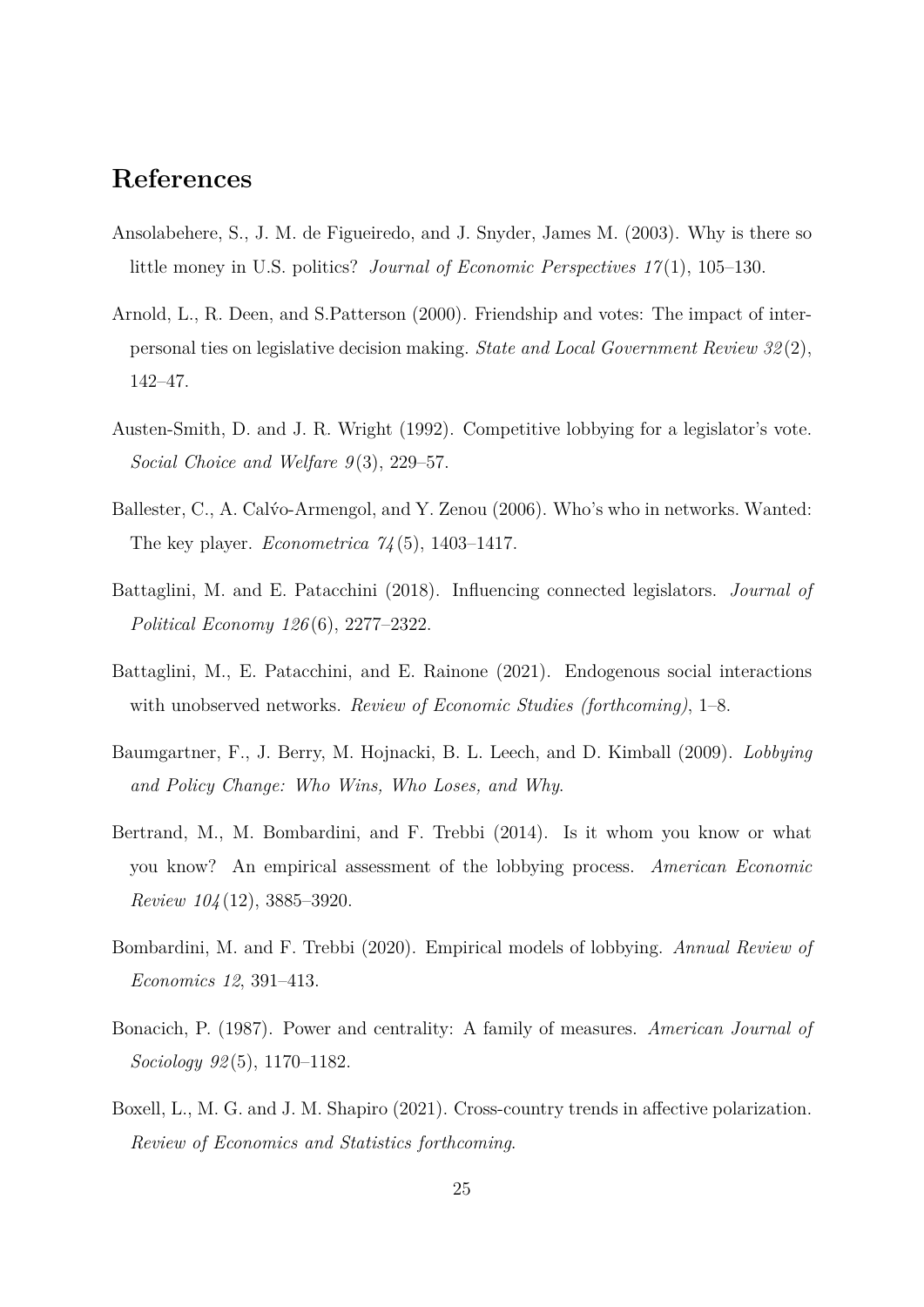- Cohen, L. and C. Malloy (2014). Friends in high places. *American Economic Journal: Economics Policy 6* (3), 63–91.
- Dekel, E., M. Jackson, and A. Wolinsky (2009). Vote buying: Legislatures and lobbying. *Quarterly Journal of Political Science 4* (2), 103–128.
- Druckman, J., S. Klar, Y. Krupnikov, M. Levendusky, and J. B. Ryan (2021). Affective polarization, local contexts and public opinion in america. *Nature Human Behaviour 5*, 28–38.
- Enders, A. M. (2021). Issues versus affect: How do elite and mass polarization compare. *Journal of Politics 83* (4), 1872–1877.
- Fowler, J. (2006). Connecting the congress: A study of cosponsorship networks. *Political Analysis 14* (4), 456–87.
- Grossman, G. M. and E. Helpman (1994). Protection for sale. *The American Economic Review 84* (4), 833–850.
- Harmon, N., R. Fisman, and E. Kamenica (2019). Peer effects in legislative voting. *American Economic Journal: Applied Economics 11* (4), 156–80.
- Iyengar, S. and M. Krupenkin (2018). The strengthening of partisan affect. *Political Psychology 39*, 201–218.
- Iyengar, S., Y. Lelkes, M. Levendusky, N. Malhotra, and S. J. Westwood (2019). The origins and consequences of affective polarization in the united states. *Annual Review of Political Science 22* (1), 129–146.
- Lessig, L. (2011). *Republic, lost: How money corrupts Congress–and a plan to stop it* (1st ed. ed.).
- Mason, L. (2015). "I disrespectfully agree": The differential effects of partisan sorting on social and issue polarization. *American Journal of Political Science 59* (1), 128–145.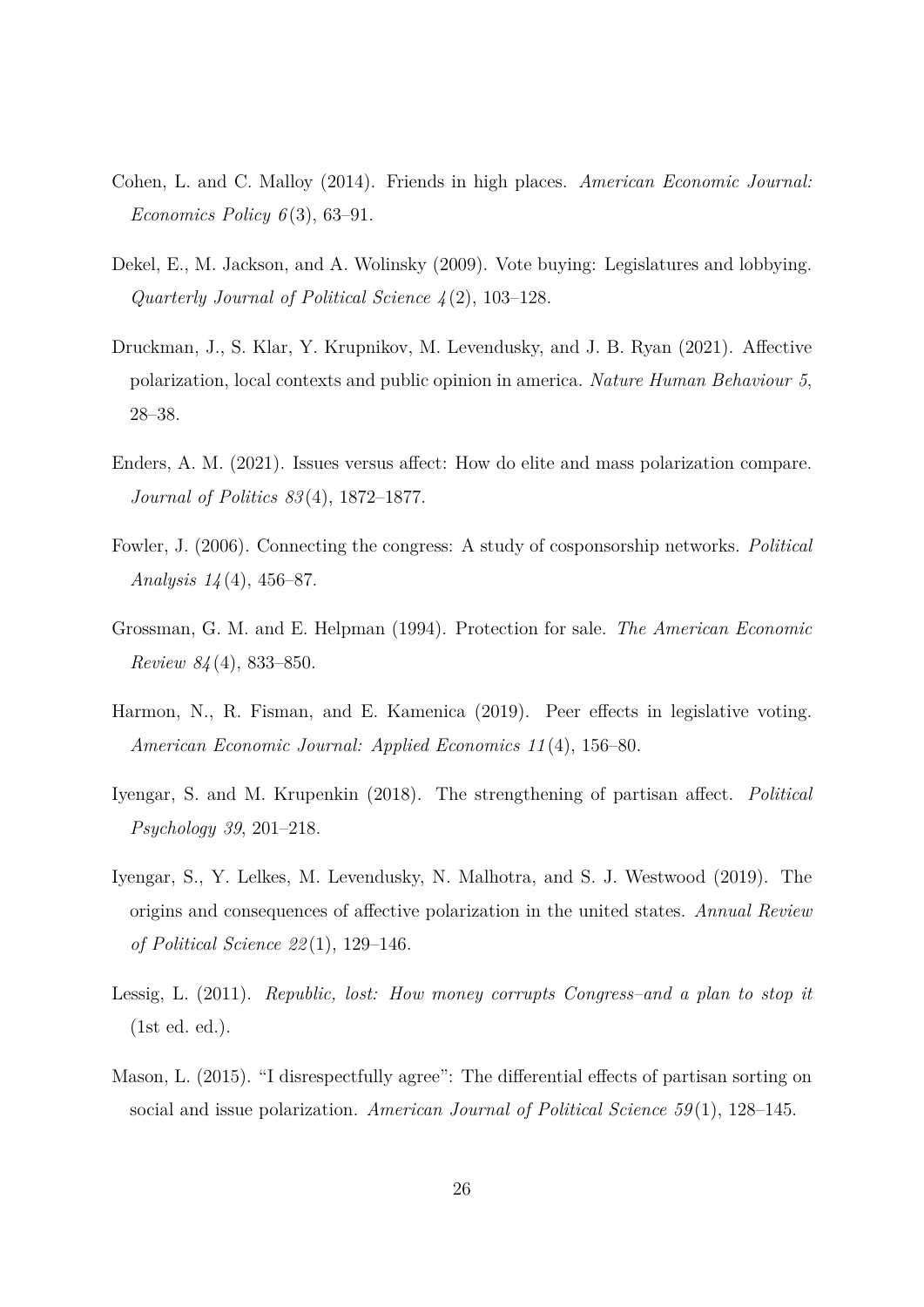- McKay, A. M. (2018). Fundraising for favors? Linking lobbyist-hosted fundraisers to legislative benefits. *Political Research Quarterly 71* (4), 869–880.
- Pew Research Center (2015, November). Beyond distrust: How Americans view their government. Report, Washington, D.C.
- Pew Research Center (2019, October). Partisan antipathy: More intense, more personal. Report, Washington, D.C.
- Rice, S. (1927). The identification of blocks in small political parties. *American Political Science Review 21* (3), 619–27.
- Rogowski, J. C. and J. L. Sutherland (2016). How ideology fuels affective polarization. *Political Behavior 38*, 485–508.
- Routt, G. C. (1938). Interpersonal relationships and the legislative process. *The ANNALS of the American Academy of Political and Social Science 195* (1), 129–136.
- Schnakenberg, K. E. (2017). Informational lobbying and legislative voting. *American Journal of Political Science 61* (1), 129–145.
- Snyder Jr., J. M. (1991). On buying legislatures. *Economics and Politics 3* (2), 93–109.
- Stratmann, T. (2002). Can special interests buy congressional votes? evidence from financial services legislation. *The Journal of Law & Economics 45* (2), 345–373.
- Truman, D. (1951). *The Governmental Process: Political interests and Public Opinion.* New York: Alfred A. Knopf.
- Vidal, J. B., M. Draca, and C. Fons-Rosen (2012). Revolving door lobbyists. *The American Economic Review 102* (7), 3731–3748.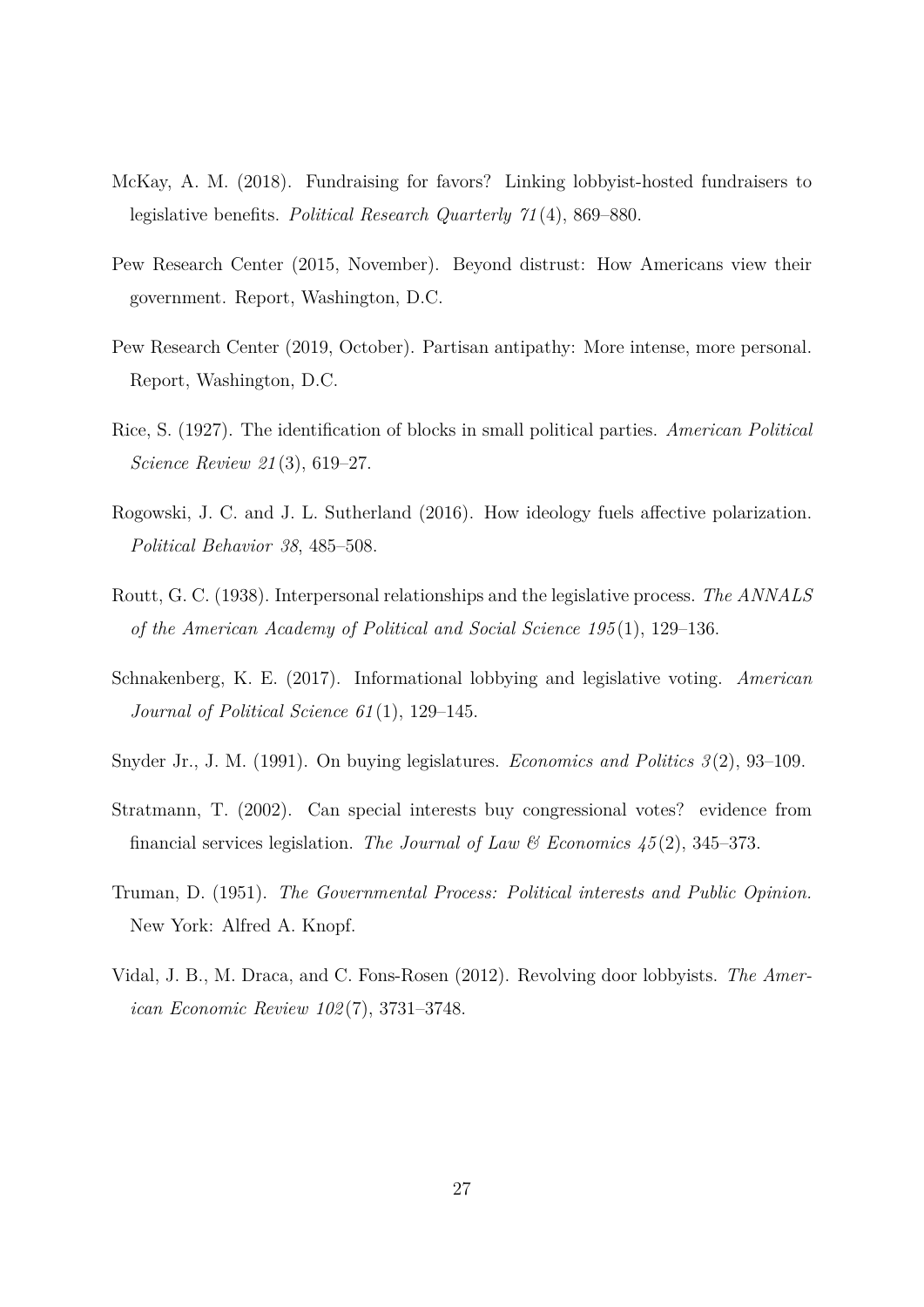### **APPENDIX**

### **Appendix A: Proofs for the baseline model**

The arguments behind the proofs of Proposition 1, Corollary 1, and Proposition 3 appear in the main text. In the following we provide the proof of Proposition 2.

**Proposition 2. (a)** *Given any network in the party against the interest group, an increase in the strength of the network in the party in favor of the interest group benefits the interest group.* (b) Fix any network  $G_F$  in the party in favor of the interest group. *Consider a pair of overall networks G and G<sup>s</sup> such that the network is party A is relatively stronger under the overall network G<sup>s</sup> . There exists a critical level of ideological polarization,*  $\hat{\sigma}(G, G^s)$ *, such that*  $Q^*(G^s) \ge Q^*(G)$  *if and only if*  $\sigma \le \hat{\sigma}(G, G^s)$ *.* 

Consider a pair of overall networks  $G$  and  $G^s$  such that the network is party  $P$  is relatively stronger under the overall network  $G^s$ , while the network in party  $P' \neq P$  is identical under *G* and *G<sup>s</sup>* . Let the Bonacich centrality vectors of the legislators under *G* and  $G^s$  be **b** and  $\mathbf{b}^s$ . Since  $G^s$  is stronger than  $G$ , it follows that  $\mathbf{b}^s \geq \mathbf{b}$ , where  $b_{iP}^s \geq b_{iP}$ for all  $i \in P$  with the inequality being strict for at least two legislators in party  $P$ , and  $b_{jP'}^s = b_{jP'}$  for all  $j \in P'$ . Consequently, the Bonacich-cohesiveness of the parties under the overall networks *G* and *G<sup>s</sup>* will be such that

$$
B_P(G^s) > B_P(G)
$$
 and  $B_{P'}(G^s) = B_{P'}(G)$ . (28)

Let **m**<sup>∗</sup> and **m**<sup>∗</sup>*<sup>s</sup>* denote the equilibrium investment vectors under *G* and *G<sup>s</sup>* . Fix any network *G<sup>A</sup>* and consider a pair of overall network *G* and *G<sup>s</sup>* such that the network in party  $F$  is stronger in  $G^s$ . The value of the interest group's objective under  $G$  and  $G^s$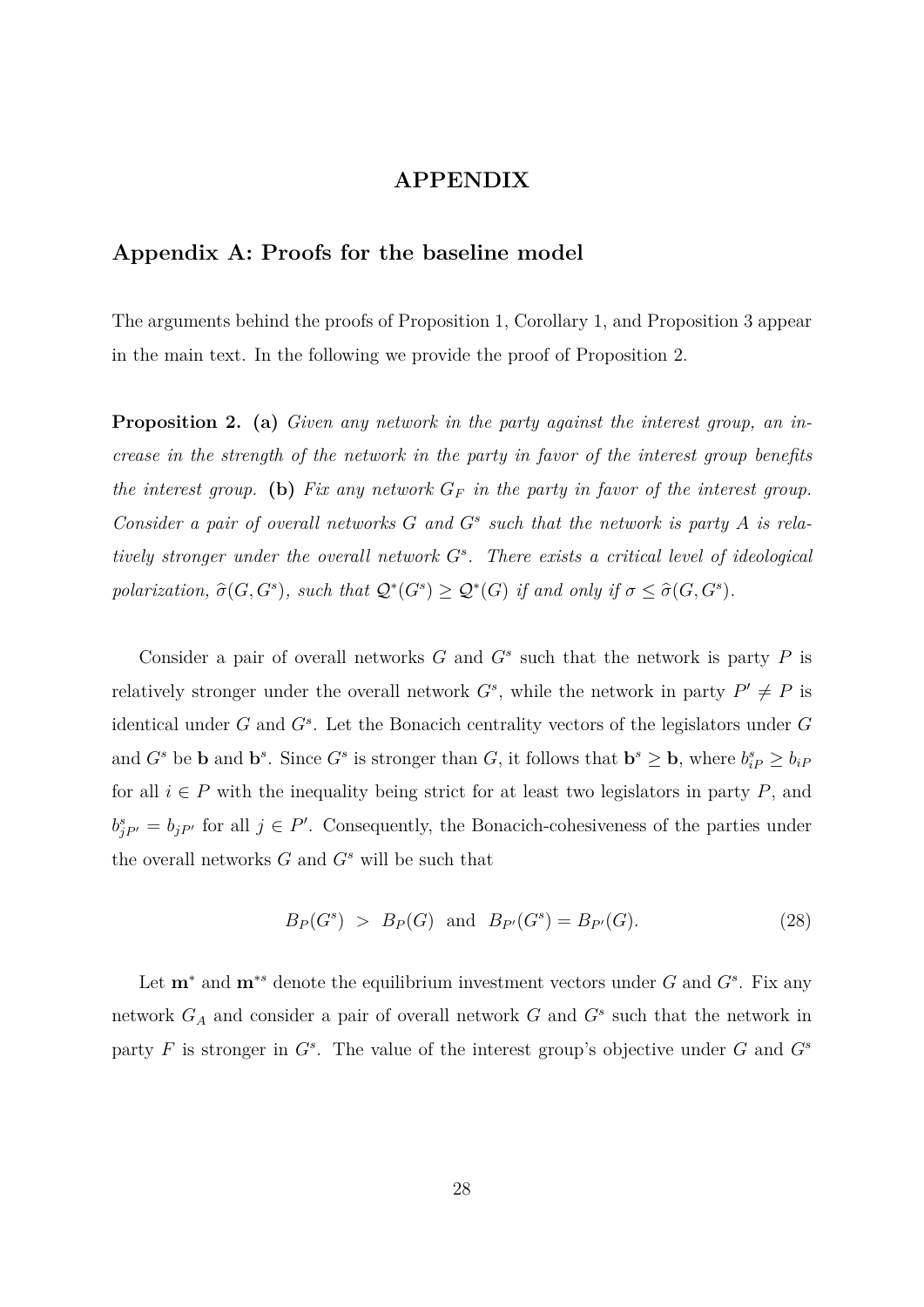will be as follows.

$$
\mathcal{Q}^*(\mathbf{m}^*, G) = \frac{n}{2} + \theta \Big[ \sum_{i \in F, A} u(m_i^*) b_i + \sigma (B_F - B_A) \Big] \tag{29}
$$

$$
\mathcal{Q}^*(\mathbf{m}^{*s}, G^s) = \frac{n}{2} + \theta \Big[ \sum_{i \in F, A} u(m_i^{*s}) b_i^s + \sigma(B_F^s - B_A) \Big] \tag{30}
$$

We first note that

$$
\mathcal{Q}^*(\mathbf{m}^{*s}, G^s) \equiv \max_{\mathbf{m}} \mathcal{Q}(\mathbf{m}, G^s) \geq \mathcal{Q}(\mathbf{m}^*, G^s) \tag{31}
$$

$$
\implies \sum_{i \in F, A} u(m_i^{**}) b_i^s \ge \sum_{i \in F, A} u(m_i^*) b_i^s \tag{32}
$$

$$
\implies \sum_{i \in F, A} u(m_i^{*s}) b_i^s \ge \sum_{i \in F, A} u(m_i^*) b_i. \tag{33}
$$

where inequality (33) follows from  $b_i^s \geq b_i$  for every  $i \in F, A$ .

For the proof of part (a), fix any *G<sup>A</sup>* and consider a pair of overall network *G* and *G<sup>s</sup>* such that the network in party  $F$  is stronger in  $G^s$  than in  $G$ . The interest group benefits from the stronger network in party *F* if

$$
\mathcal{Q}^*(\mathbf{m}^*, G) \leq \mathcal{Q}^*(\mathbf{m}^{*s}, G^s) \tag{34}
$$

$$
\equiv -\sigma \leq \frac{\sum\limits_{i \in F,A} u(m_i^{**}) b_i^s - \sum\limits_{i \in F,A} u(m_i^*) b_i}{B_F(G^s) - B_F(G)} = \hat{\sigma}(G, G^s) \tag{35}
$$

It follows from (28) and (33) that  $\hat{\sigma}(G, G^s) > 0$ . Hence, (35) holds for every  $\sigma \ge 0$ , thereby implying that a stronger network in party *F* always benefits the interest group regardless of the level of ideological polarization between the parties.

For part (b), fix any network  $G_F$  in party  $F$  and consider a pair of overall network *G* and *G<sup>s</sup>* such that the network in party *A* is stronger under *G<sup>s</sup>* than under *G*. The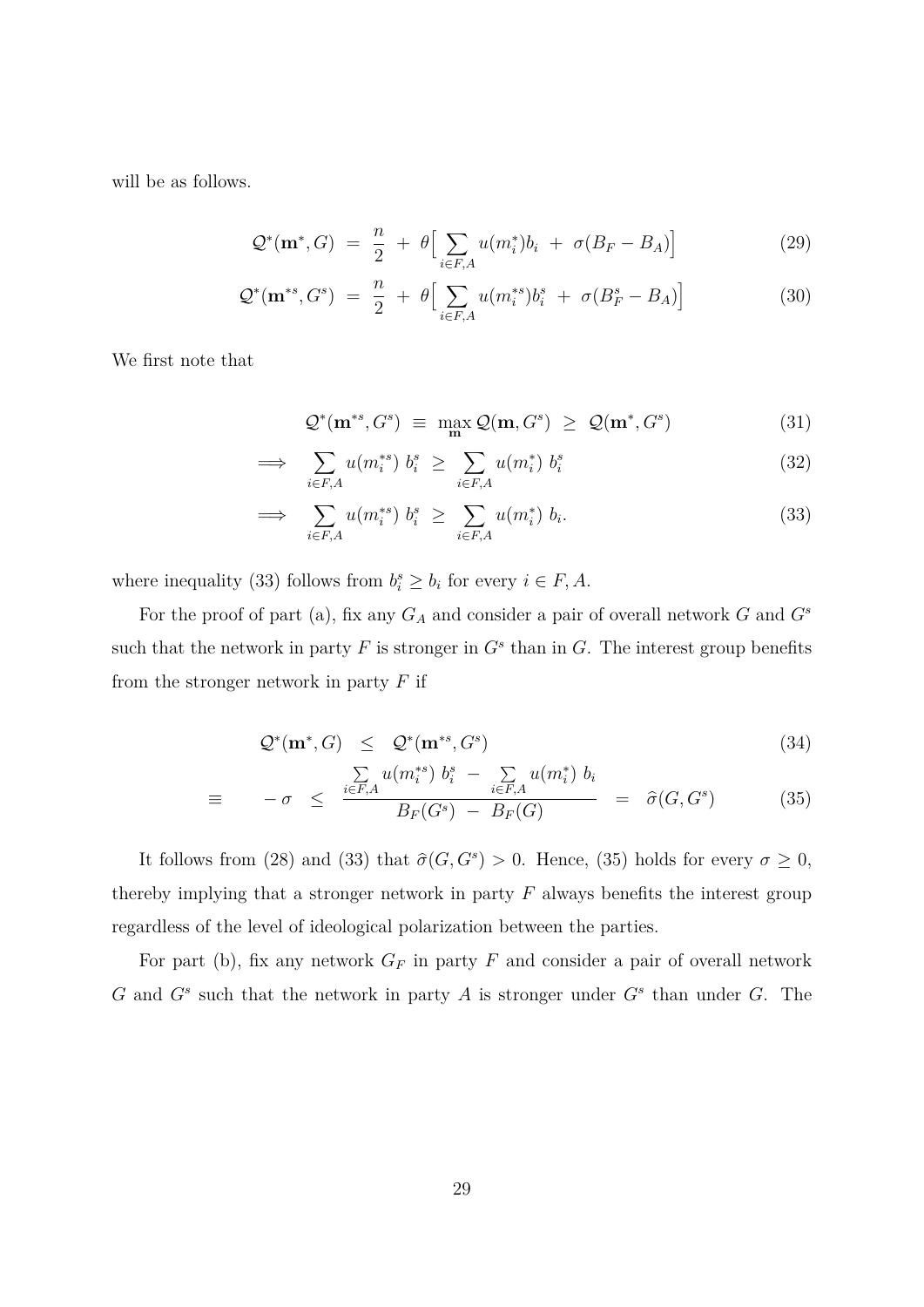interest group benefits from the stronger network in party *A* if

$$
\mathcal{Q}^*(\mathbf{m}^*, G) \leq \mathcal{Q}^*(\mathbf{m}^{*s}, G^s) \tag{36}
$$

$$
\equiv \sigma \leq \frac{\sum\limits_{i \in F,A} u(m_i^{*s}) b_i^s - \sum\limits_{i \in F,A} u(m_i^*) b_i}{(B_A^s - B_A)} = \hat{\sigma}(G, G^s) \tag{37}
$$

Thus, there exists a critical  $\hat{\sigma}(G, G^s) > 0$  such that a stronger network in party *A* benefits the interest group if and only if  $\sigma \leq \hat{\sigma}(G, G^s)$ .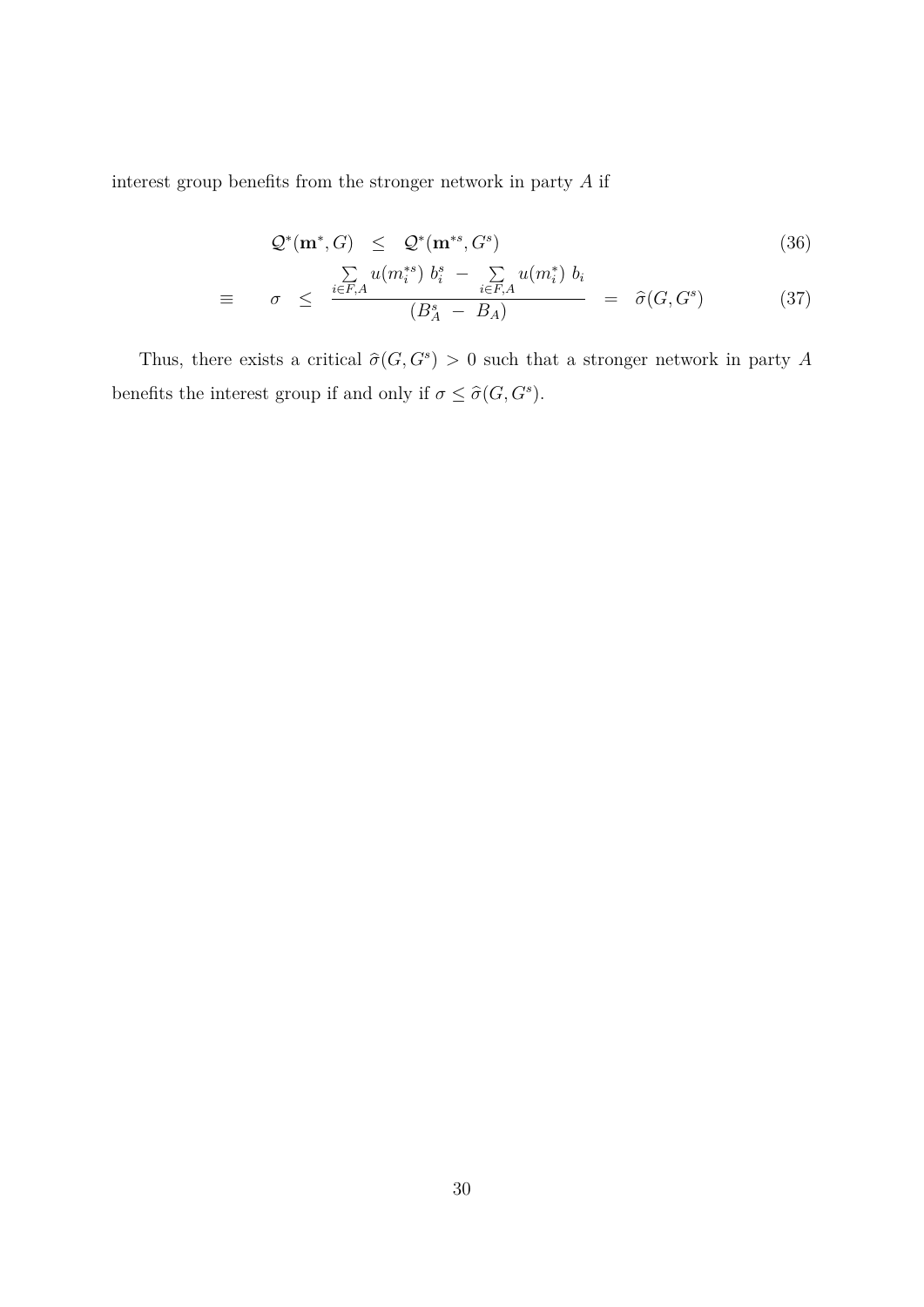### **Appendix B: Proofs for the extension**

We begin with some further remarks about assumption A4. The matrix  $(I - 2\theta \tilde{G})$  must be invertible for  $\mathbf{q}^*(\mathbf{m})$  – the equilibrium voting probabilities conditional on investment vector  $m - t_0$  be well defined. In general, the inverse of a  $2 \times 2$  block matrix is given by

$$
\left[\frac{\mathbf{W} \mid \mathbf{X}}{\mathbf{Y} \mid \mathbf{Z}}\right]^{-1} = \left[\frac{(\mathbf{W} - \mathbf{XZ}^{-1}\mathbf{Y})^{-1} - (\mathbf{W} - \mathbf{XZ}^{-1}\mathbf{Y})^{-1}\mathbf{XZ}^{-1}}{-(\mathbf{Z} - \mathbf{Y}\mathbf{W}^{-1}\mathbf{X})^{-1}\mathbf{Y}\mathbf{W}^{-1}}\right] (38)
$$

where **W** and **Z** are square matrices and **X** and **Y** are conformable for partition (see Bernstein, 2018). For the inverse to exist, the matrices **W**, **Z**, (**W** − **XZ**<sup>−</sup><sup>1</sup>**Y**) and  $(\mathbf{Z} - \mathbf{YW}^{-1}\mathbf{X})$  must themselves be invertible.

In the context of our model,

$$
(\mathbb{I} - 2\theta \tilde{G})^{-1} = \left[ \frac{(\mathbb{I} - \beta G_F)}{\tilde{\alpha} \cdot \mathbb{1}} \left( \mathbb{I} - \beta G_A \right) \right]^{-1}
$$
  

$$
= \left[ \frac{(\mathbb{I} - \beta G_F - \tilde{\alpha}^2 B_A \cdot \mathbb{1})^{-1}}{-\tilde{\alpha} (\mathbb{I} - \beta G_A - \tilde{\alpha}^2 B_F \cdot \mathbb{1})^{-1} \cdot \mathbb{1} (\mathbb{I} - \beta G_F)^{-1}} \right]^{-1} \frac{-\tilde{\alpha} (\mathbb{I} - \beta G_F - \tilde{\alpha}^2 B_A \cdot \mathbb{1})^{-1} \cdot \mathbb{1} (\mathbb{I} - \beta G_A)^{-1}}{(\mathbb{I} - \beta G_A - \tilde{\alpha}^2 B_F \cdot \mathbb{1})^{-1}} \right]
$$
(39)

Hence, the matrix  $(I - 2\theta \tilde{G})$  is invertible if and only if the matrices  $(I - 2\beta G_P)$ and  $(I - \beta G_P - \tilde{\alpha}^2 B_{P'}1)$  are invertible for  $P, P' \in \{F, A\}$  and  $P \neq P'$ . Further, when  $(I - 2\theta\tilde{G})$  is invertible, then the vector of modified Bonacich centralities is given by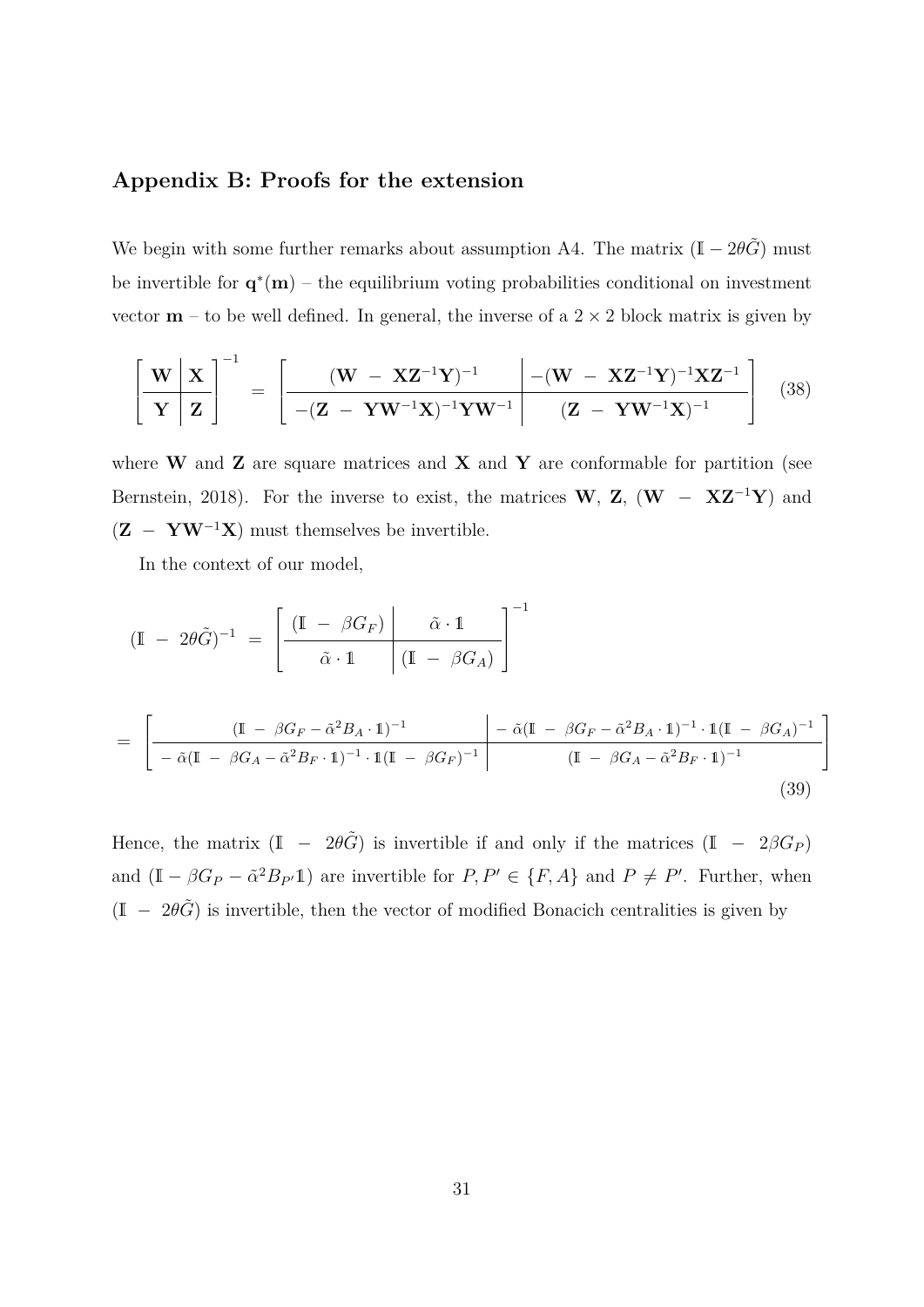$$
\tilde{\mathbf{b}} = (\mathbf{I} - 2\theta \tilde{\mathbf{G}})^{-1} \cdot \mathbf{1}
$$
\n
$$
= \left[ \frac{(\mathbf{I} - \beta \mathbf{G}_F)}{\tilde{\alpha} \cdot \mathbf{1}} \left| \frac{\tilde{\alpha} \cdot \mathbf{1}}{(\mathbf{I} - \beta \mathbf{G}_A)} \right|^{-1} \cdot \mathbf{1} \right]
$$
\n
$$
= \left[ \frac{(\mathbf{I} - \beta \mathbf{G}_F) \left| \frac{\tilde{\alpha} \cdot \mathbf{1}}{(\mathbf{I} - \beta \mathbf{G}_A - \tilde{\alpha}^2 B_A \cdot \mathbf{1})^{-1}} \right|^{-1} \cdot \mathbf{1} \left| -\tilde{\alpha} (\mathbf{I} - \beta \mathbf{G}_F - \tilde{\alpha}^2 B_A \cdot \mathbf{1})^{-1} \cdot \mathbf{1} (\mathbf{I} - \beta \mathbf{G}_A)^{-1} \right|^{-1} \cdot \mathbf{1} (\mathbf{I} - \beta \mathbf{G}_A - \tilde{\alpha}^2 B_F \cdot \mathbf{1})^{-1} \cdot \mathbf{1} (\mathbf{I} - \beta \mathbf{G}_F - \tilde{\alpha}^2 B_A \cdot \mathbf{1})^{-1} \cdot \mathbf{1} (\mathbf{I} - \beta \mathbf{G}_A - \tilde{\alpha}^2 B_F \cdot \mathbf{1})^{-1} \cdot \mathbf{1} (\mathbf{I} - \beta \mathbf{G}_F - \tilde{\alpha}^2 B_A \cdot \mathbf{1})^{-1} \cdot \mathbf{1} (\mathbf{I} - \beta \mathbf{G}_A - \tilde{\alpha}^2 B_F \cdot \mathbf{1})^{-1} \cdot \mathbf{1} (\mathbf{I} - \beta \mathbf{G}_A - \tilde{\alpha}^2 B_F \cdot \mathbf{1})^{-1} \cdot \mathbf{1} (\mathbf{I} - \beta \mathbf{G}_F - \tilde{\alpha}^2 B_A \cdot \mathbf{1})^{-1} \cdot \mathbf{1} (\mathbf{I} - \beta \mathbf{G}_A - \tilde{\alpha}^2 B_F \cdot \mathbf{1})^{-1} \cdot \mathbf{1} (\mathbf{I} - \beta \mathbf{G}_A - \tilde{\alpha}^2 B_F \cdot \mathbf{1})^{-1} \cdot \mathbf{1} (\mathbf{I} - \
$$

where  $\mathbf{b}_P$  is the  $n_P \times 1$  vector of the "standard" Bonacich centralities of legislators in party  $P \in \{F, A\}$ . Also,  $\tilde{\alpha} \in [0, \tilde{\alpha}_{\text{max}})$ , where  $\tilde{\alpha}_{\text{max}} = \min\{\frac{1}{B}\}$  $\frac{1}{B_F}, \frac{1}{B}$  $\frac{1}{B_A}$ , ensures the modified Bonacich centralities of all legislators are non-negative.

The technical arguments behind the proof of Proposition 4 appear in the main text. The proofs of Lemma 1, Proposition 5 (a), and Proposition 5 (b) are straightforward. In the following, we provide proofs of Proposition  $5(c)$  and Proposition  $(6)$ .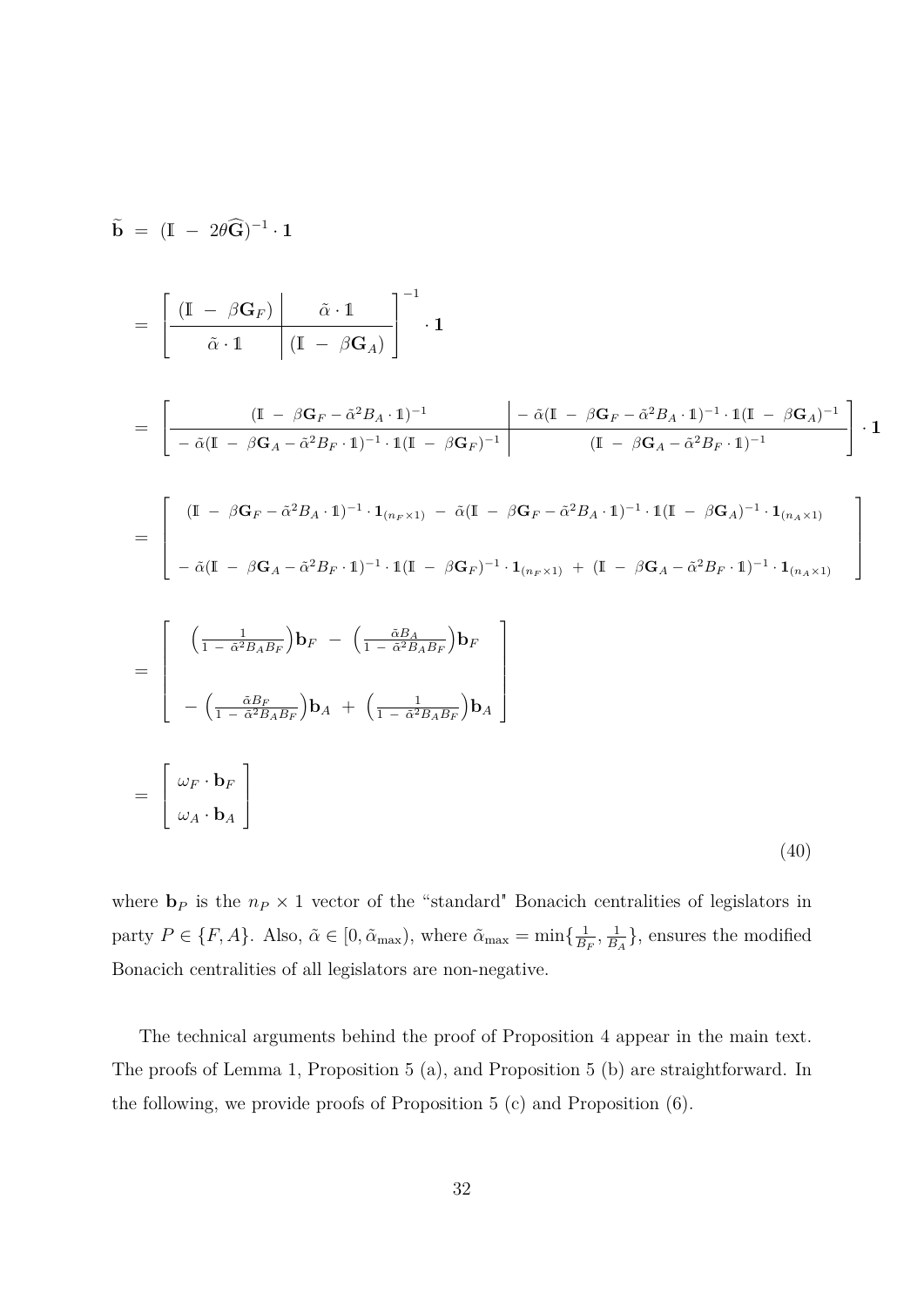**Proposition 5 (c).** *Suppose*  $B_F \geq B_A$ *. There exists a critical*  $\tilde{\alpha}_c$  *such that* 

•  $\frac{\partial Q^*}{\partial \alpha} < 0$  *if*  $\alpha \in [0, \alpha_c]$ *.* 

• 
$$
\frac{\partial \mathcal{Q}^*}{\partial \alpha} \geq 0
$$
 if  $\alpha \in [\alpha_c, \hat{\alpha}].$ 

The equilibrium value of the interest group's objective can be re-written as

$$
\mathcal{Q}^*(\mathbf{m}^*) = \frac{n}{2} + \omega_P \sum_{i \in P} u(m_i^*) b_i + \omega_{P'} \sum_{j \in P'} u(m_j^*) b_j + \frac{\theta \sigma(B_F - B_A)}{(1 - \tilde{\alpha}^2 B_F B_A)} \tag{41}
$$

 $Q^*$  is continuously differentiable in  $\alpha$ , with

$$
\frac{dQ^*}{d\alpha} = \theta \left[ \frac{\partial \omega_P}{\partial \alpha} \cdot \sum_{i \in P} u(m_i^*) b_i + \omega_P \cdot \sum_{i \in P} b_i u'(m_i^*) \frac{\partial m_i}{\partial \alpha} \right] + \theta \left[ \frac{\partial \omega_{P'}}{\partial \alpha} \cdot \sum_{j \in P'} u(m_j^*) b_j + \omega_{P'} \cdot \sum_{j \in P'} b_j u'(m_j^*) \frac{\partial m_j}{\partial \alpha} \right] + \frac{4\sigma\theta^2 \cdot \tilde{\alpha} B_A B_F (B_F - B_A)}{(1 - \tilde{\alpha}^2 B_F B_A)^2}
$$
(42)

The equilibrium Lagrange multiplier associated with the interest group's constraint optimization problem is  $\lambda^* = \theta \cdot u'(m_i) \omega_P \cdot b_{iP}$ . Hence,

$$
\frac{d\mathcal{Q}^*}{d\alpha} = \theta \left[ \frac{\partial \omega_P}{\partial \alpha} \cdot \sum_{i \in P} u(m_i^*) b_i + \frac{\partial \omega_{P'}}{\partial \alpha} \cdot \sum_{j \in P'} u(m_j^*) b_j + \lambda^* \Big( \sum_{i \in P} \frac{\partial m_i}{\partial \alpha} + \sum_{j \in P'} \frac{\partial m_j}{\partial \alpha} \Big) \right] + \frac{4\sigma\theta^2 \cdot \tilde{\alpha} B_A B_F (B_F - B_A)}{(1 - \tilde{\alpha}^2 B_F B_A)^2}
$$
\n(43)

As the interest group will invest all its funds,  $\Sigma$ *i*∈*P*  $\frac{\partial m_i}{\partial \alpha}$  +  $\sum_{\alpha \in \mathcal{I}}$ *j*∈*P*<sup>0</sup>  $\frac{\partial m_j}{\partial \alpha}$  = 0. Hence,

$$
\frac{dQ^*}{d\alpha} = \theta \left[ \frac{\partial \omega_P}{\partial \alpha} \cdot \sum_{i \in P} u(m_i^*) b_i + \frac{\partial \omega_{P'}}{\partial \alpha} \cdot \sum_{j \in P'} u(m_j^*) b_j \right] + \frac{4\sigma \theta^2 \cdot \tilde{\alpha} B_A B_F (B_F - B_A)}{(1 - \tilde{\alpha}^2 B_F B_A)^2}
$$
\n(44)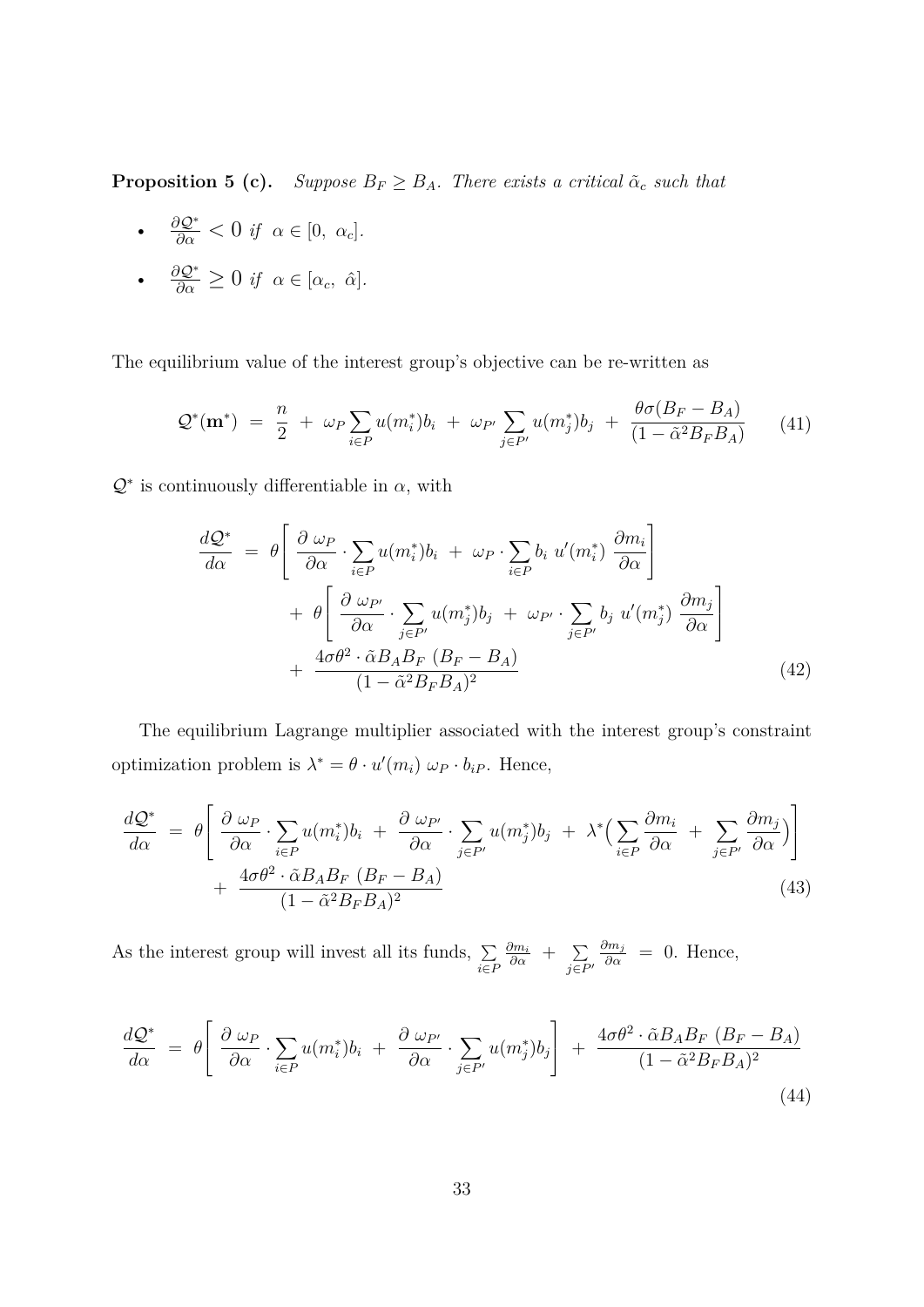Using (44) and Lemma 1,  $\frac{dQ^*}{d\alpha} < 0$  at  $\alpha = 0$ . If  $B_P > B_{P}$ , then  $\omega_{P'}(\hat{\alpha}) = 0$ . This, in turn, implies  $m_j^* = 0$  for all  $j \in P'$  when  $\alpha = \hat{\alpha}$ . Hence,

$$
\lim_{\alpha \to \hat{\alpha}} \left[ \frac{d\mathcal{Q}^*}{d\alpha} \right] = \frac{2\theta^2 B_P B_{P'}}{(B_P - B_{P'})} \cdot \sum_{i \in P} b_i \ u(m_i^*) + \frac{4\theta^2 \sigma \cdot B_A B_F^2}{(B_F - B_A)}.
$$
\n(45)

Proposition 5 (c) follows from the observation that when  $P = F$ , both terms on the RHS in (45) are positive. Also note that when  $P = A$ , the first term is positive but the second term is negative. Hence, the marginal impact of increasing polarization on the interest group is ambiguous when the party against the interest group is relatively more Bonacich-cohesive.

**Proposition 6.** *Suppose*  $u_i(m_i) = \ln(m_i)$  *for every*  $i \in F$ , *A. Increase in affective polarization increases total investment by the interest group towards the party in favor of the interest group if and only if it is relatively more Bonacich-cohesive*.

The equilibrium investments by the interest group turn out to be

$$
m_i^*(F) = \frac{(1 - \tilde{\alpha}B_A) b_i \cdot M}{(1 - \tilde{\alpha}B_F)B_A + (1 - \tilde{\alpha}B_A)B_F} = \left(\frac{\omega_F}{\omega_A B_A + \omega_F B_F}\right) b_i \cdot M \tag{46}
$$

$$
m_i^*(A) = \frac{(1 - \tilde{\alpha}B_F) b_i \cdot M}{(1 - \tilde{\alpha}B_F)B_A + (1 - \tilde{\alpha}B_A)B_F} = \left(\frac{\omega_A}{\omega_A B_A + \omega_F B_F}\right) b_i \cdot M \tag{47}
$$

which, in turn, imply

$$
\frac{\partial m_i^*(F)}{\partial \alpha} = \frac{2\theta b_j \cdot M \left[ B_A (B_F - B_A) \right]}{\left[ (1 - \tilde{\alpha} B_F) B_A + (1 - \tilde{\alpha} B_A) B_F \right]^2}
$$
(48)

$$
\frac{\partial m_i^*(A)}{\partial \alpha} = \frac{2\theta b_i \cdot M \left[ B_F (B_A - B_F) \right]}{\left[ (1 - \tilde{\alpha} B_F) B_A + (1 - \tilde{\alpha} B_A) B_F \right]^2}
$$
(49)

When  $B_F > B_A$ , then  $\frac{\partial m_i^*(F)}{\partial \alpha} > 0$  for every  $i \in F$  and  $\frac{\partial m_j^*(A)}{\partial \alpha} < 0$  for every  $i \in A$ . In contrast, when  $B_A > B_F$ , then  $\frac{\partial m_i^*(F)}{\partial \alpha} < 0$  for every  $i \in F$  and  $\frac{\partial m_j^*(A)}{\partial \alpha} > 0$  for every  $i \in A$ . In general, with logarithmic resource-utility, increase in affective polarization